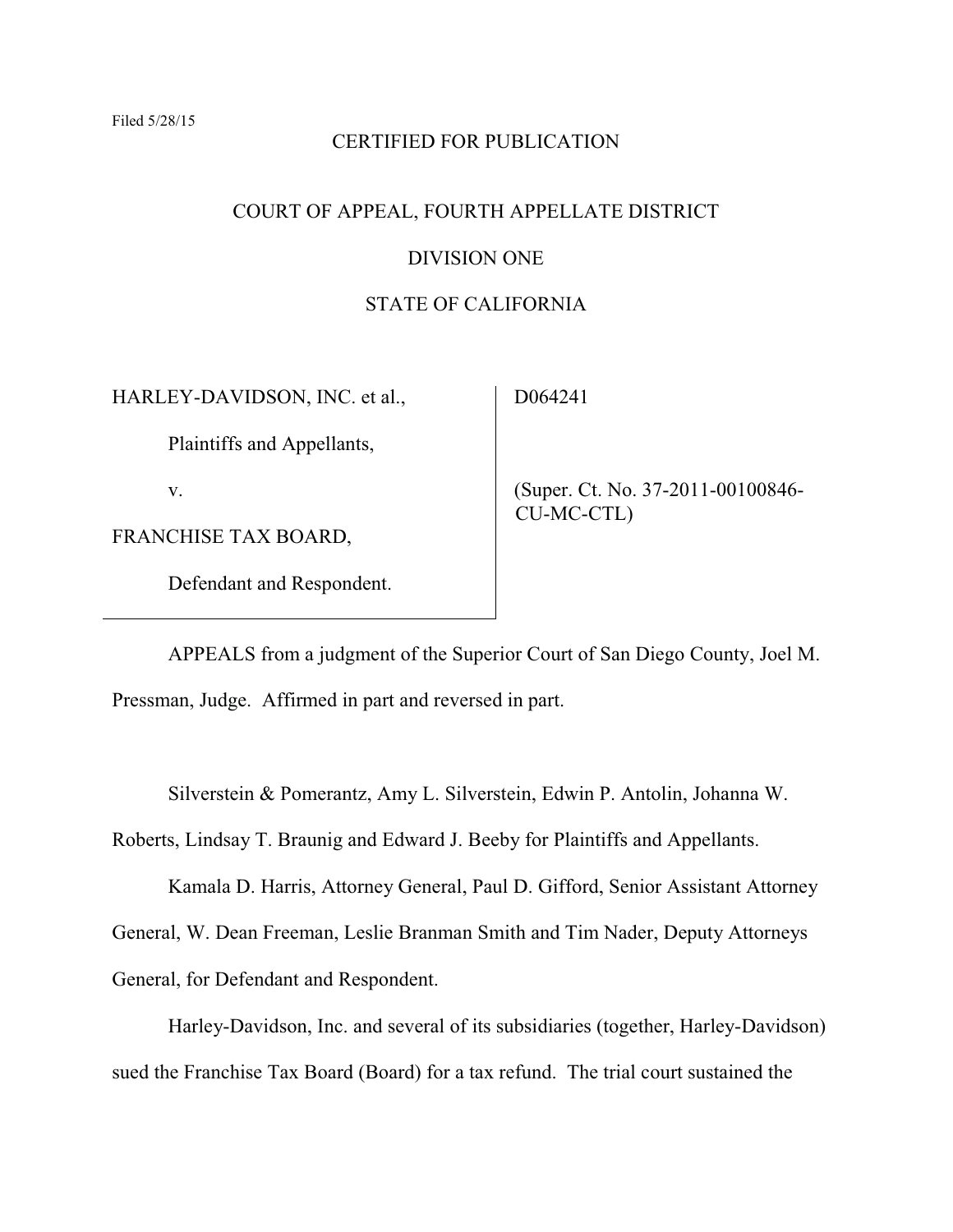Board's demurrer to Harley-Davidson's commerce clause (U.S. Const., art. I, § 8, cl. 3) challenge to Revenue and Taxation Code<sup>1</sup> provisions that allow intrastate unitary businesses to choose annually whether to compute their tax using the combined reporting method or the separate accounting method but require interstate unitary businesses to compute their tax using only the combined reporting method. We conclude the trial court erred in sustaining the demurrer because the statutory scheme facially discriminates on the basis of an interstate element in violation of the commerce clause. We will reverse the judgment in that respect and remand to the trial court to determine in the first instance whether the taxation scheme withstands strict scrutiny—that is, whether it " 'advances a legitimate local purpose that cannot be adequately served by reasonable nondiscriminatory alternatives.' " (*Oregon Waste Systems, Inc. v. Department of Environmental Quality of State of Ore.* (1994) 511 U.S. 93, 100-101 (*Oregon Waste*).)

On a separate issue, the trial court determined after a bench trial that two Harley-Davidson subsidiaries were taxable by California during the tax years 2000 through 2002 (Years at Issue). Harley-Davidson contends the trial court erred by finding those subsidiaries bore a sufficient nexus to this state to overcome due process and commerce clause limitations on taxing foreign entities. We disagree and affirm the judgment in this respect.

Because this appeal presents two factually and procedurally distinct issues that are subject to different standards of review, we will address each issue separately.

<sup>1</sup> All unspecified statutory references are to the Revenue and Taxation Code.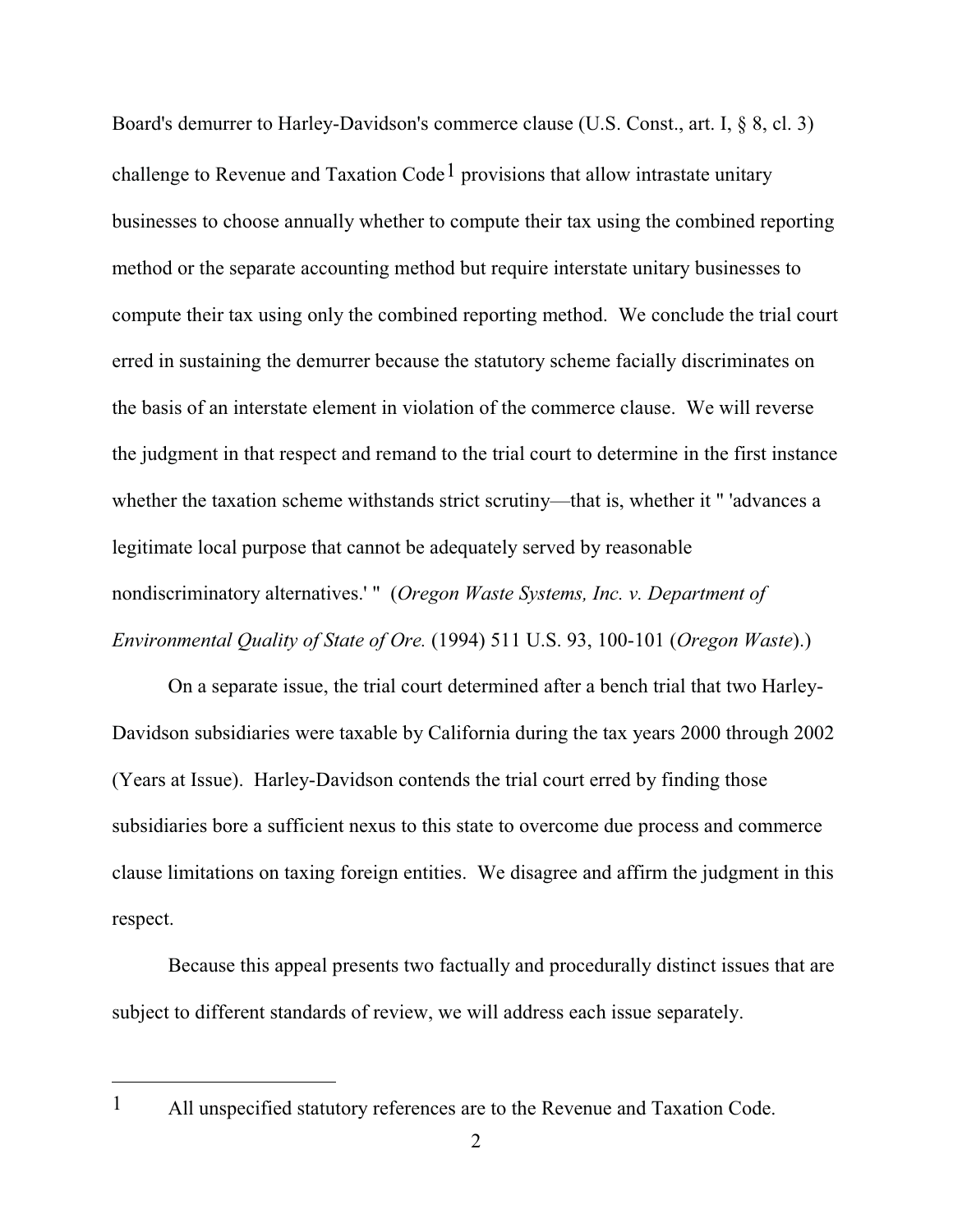#### DISCUSSION

I.

## *THE COMMERCE CLAUSE CHALLENGE TO CALIFORNIA'S STATUTORY SCHEME FOR COMPUTING TAX LIABILITY*

Harley-Davidson contends the trial court erred by sustaining the Board's demurrer to its first cause of action, which challenged the constitutionality of California's statutory scheme for determining the method by which unitary business groups compute their California tax liability. Harley-Davidson contends that because the scheme treats taxpayers differently based solely on their geography, and because that differential treatment discriminates against interstate commerce by benefiting intrastate businesses at the expense of interstate businesses, the scheme violates the commerce clause. We conclude Harley-Davidson has alleged a commerce cause violation sufficiently to withstand the Board's demurrer.

# A. *Factual and Procedural Background*2

We begin with a brief overview of the relevant taxation scheme. A unitary business is an enterprise comprised of a number of commonly owned and controlled businesses, each of which is dependent on or contributes to the operation of the entire business enterprise of the group. (*Edison California Stores v. McColgan* (1947) 30 Cal.2d 472, 481; *Handlery v. Franchise Tax Board* (1972) 26 Cal.App.3d 970, 973 (*Handlery*).) There are two possible methods for unitary corporate taxpayers to compute

<sup>&</sup>lt;sup>2</sup> Because this issue arises from the trial court's sustaining of the Board's demurrer, we must assume the truth of the properly pleaded factual allegations, facts that reasonably can be inferred from those expressly pleaded, and matters of which judicial notice has been taken. (*Schifando v. City of Los Angeles* (2003) 31 Cal.4th 1074, 1081.)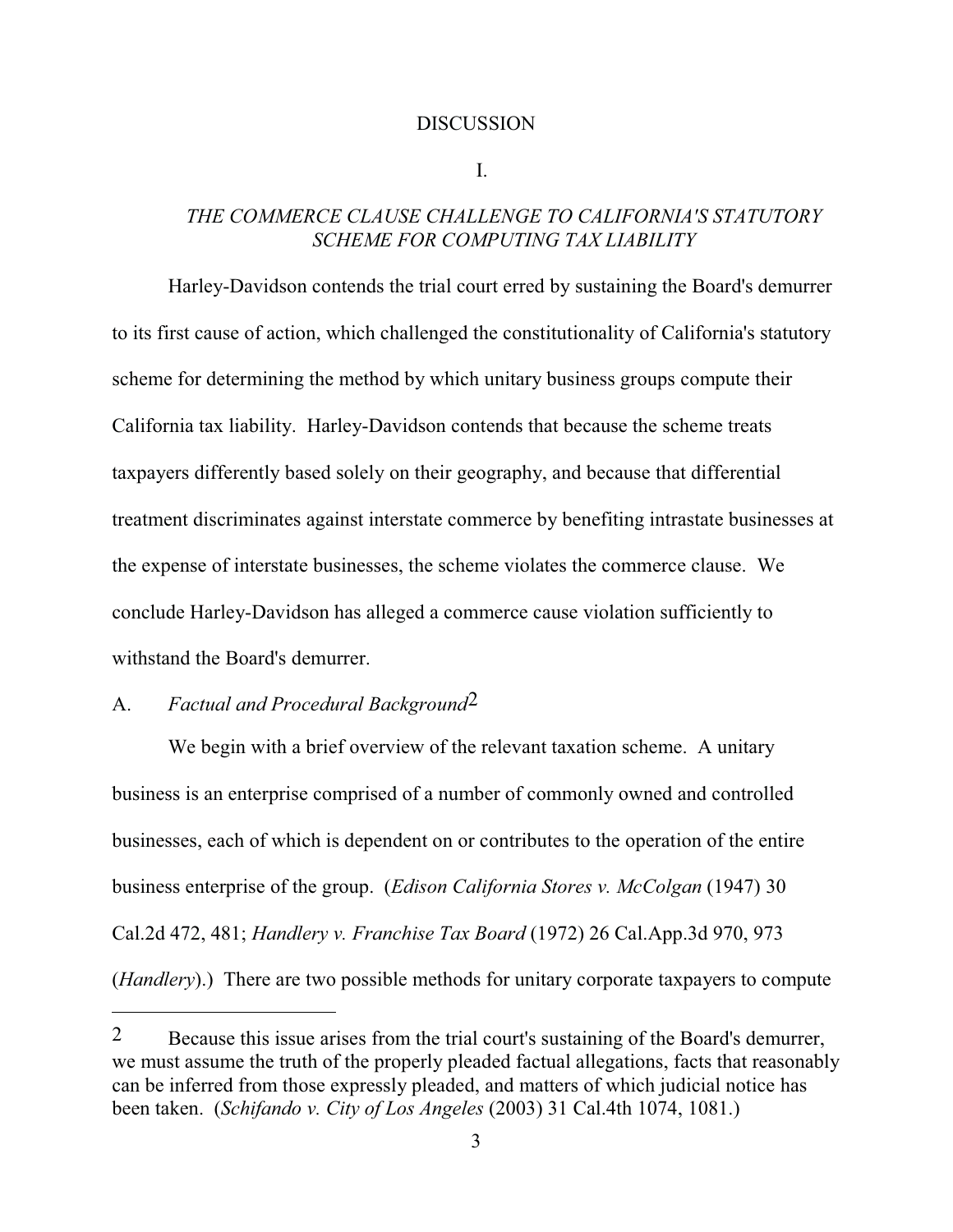their California tax liability: the separate accounting method and the combined reporting method. "[S]eparate accounting treats each corporate entity discretely for the purpose of determining income tax liability." (*Barclays Bank PLC v. Franchise Tax Bd. of Cal.* (1994) 512 U.S. 298, 305 (*Barclays*).) The combined reporting method aggregates the entire amount of business income of all corporations in the unitary group. (Cal. Franchise Tax Bd., Pub. No. 1061 (2000).)<sup>3</sup>

Taxpayers engaged in a unitary business within and without California—interstate taxpayers—are required to use the combined reporting method. (§ 25101; *Handlery*, *supra*, 26 Cal.App.3d at p. 973 ["In the case of a 'unitary business' the enterprise files a combined report, and the income from its operations within the state is determined by a formula."].) *Handlery* confirmed that taxpayers engaged in a unitary business wholly within California—intrastate taxpayers—were required to use the separate accounting method. (*Handlery*, at p. 985.) In response to *Handlery*, the Legislature in 1980 enacted section 25101.15, which permits intrastate unitary groups to choose between the combined reporting and separate accounting methods.4 Thus, as the Board summarizes

<sup>3</sup> We grant Harley-Davidson's unopposed motion requesting that we take judicial notice of certain Board publications and a report commissioned by the National Conference of State Legislatures, Task Force on State & Local Taxation. (*Ordlock v. Franchise Tax Bd.* (2006) 38 Cal.4th 897, 912, fn. 8 [taking judicial notice of Board publications]; *In re Crockett* (2008) 159 Cal.App.4th 751, 762 [taking judicial notice of Council of State Government's Web site].)

<sup>4</sup> Section 25101.15 provides as follows: "If the income of two or more taxpayers is derived solely from sources within this state and their business activities are such that if conducted within and without this state a combined report would be required to determine their business income derived from sources within this state, then such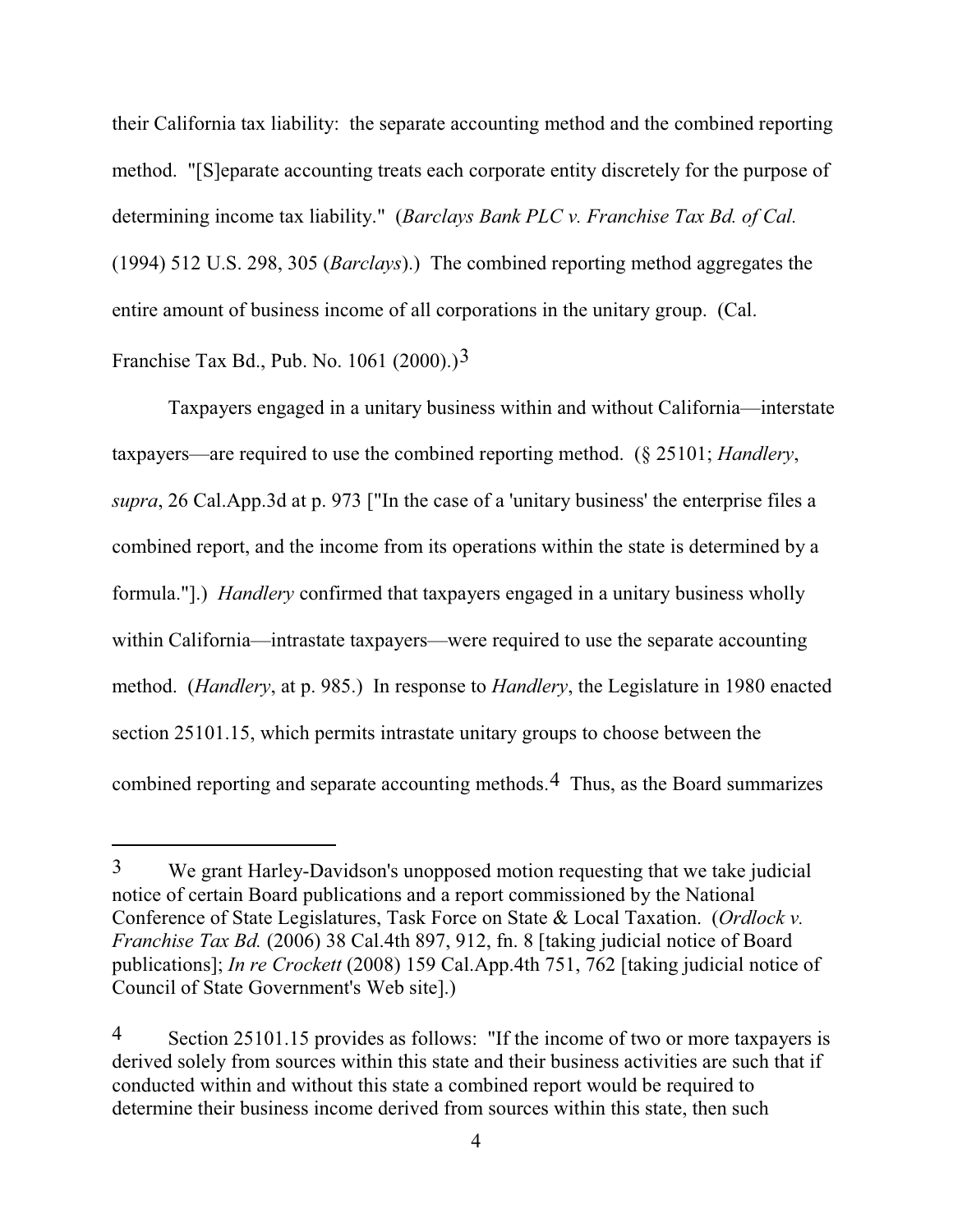in its respondent's brief, "section 25101.15 provide[s] wholly in-state businesses . . . an election to file their returns on either a unitary combined reporting basis, or a separateentity basis. [¶] Multistate unitary businesses have no corresponding election." (Fn. omitted.)

Harley-Davidson, through various subsidiaries, engages in two business lines: a motorcycle business and a financial services business. For the Years at Issue, Harley-Davidson reported the income of the motorcycle business but not the financial services business, reasoning the latter was not unitary with the former. Following an audit of Harley-Davidson's combined returns, the Board determined the financial services business was, in fact, unitary with the motorcycle business. Consequently, the Board notified Harley-Davidson that it intended to assess additional taxes for the Years at Issue. Harley-Davidson unsuccessfully protested the Board's determination and provisionally paid more than \$1.8 million in additional taxes.

Harley-Davidson then sued the Board to recover a refund in the amount of its additional provisional payment. In the first cause of action of its operative first amended verified complaint (complaint), Harley-Davidson alleged the differential treatment afforded to intrastate and interstate unitary businesses regarding the available methods for computing tax liability violates the commerce clause of the United States Constitution because it "confers benefits on intrastate unitary taxpayers that are not available to . . . interstate unitary taxpayers and that operate as burdens on . . . interstate unitary

taxpayers shall be allowed to determine their business income in accordance with Section 25101."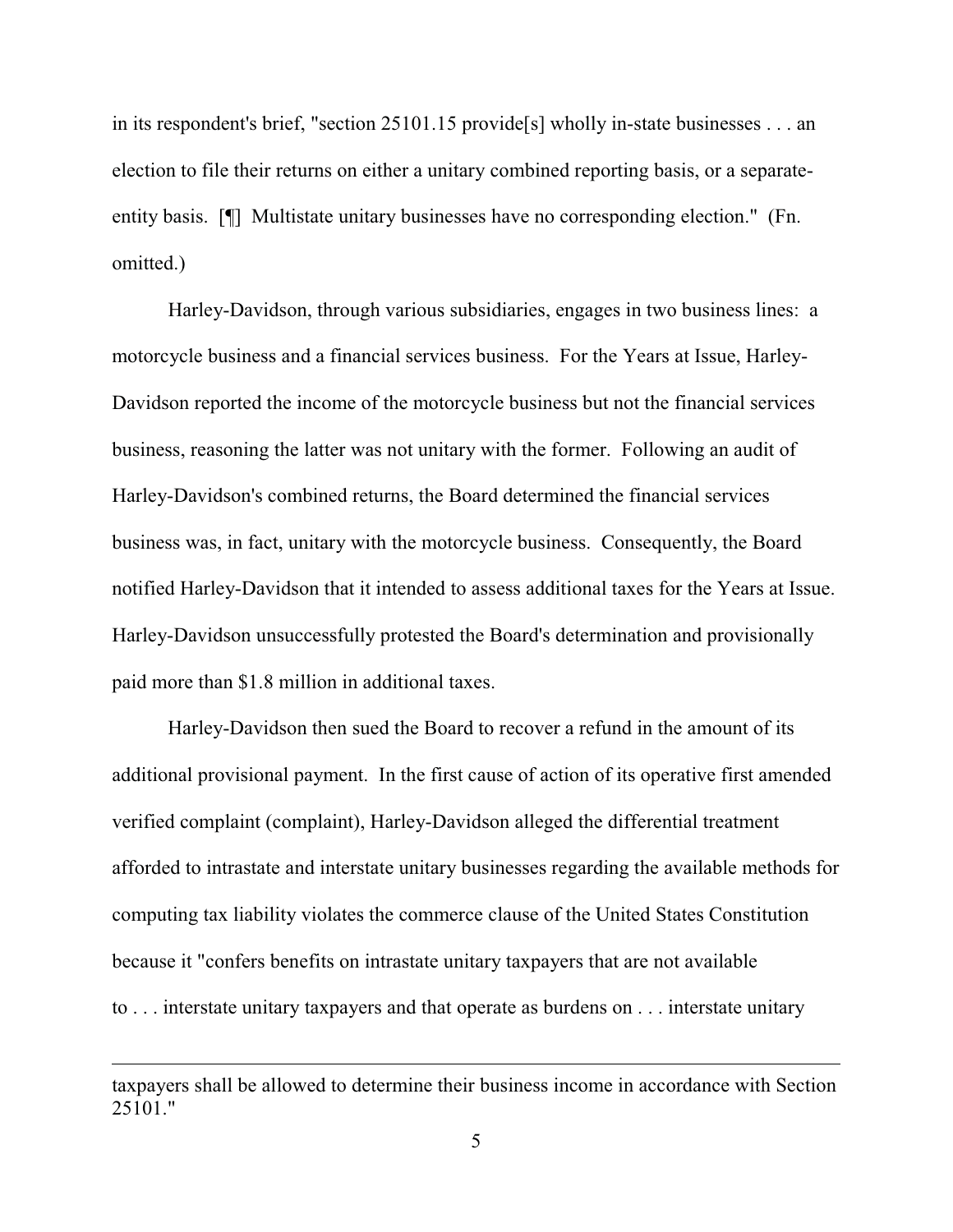taxpayers." The complaint cited (among others) the following benefits and burdens: "[t]he option to file on the basis of the separate reporting method allows intrastate unitary taxpayers . . . the ability to more efficiently use credits and net operating losses, reduced tax burden, increased administrative ease and lower compliance costs in preparing returns . . . ."

The Board demurred to the first cause of action and the trial court sustained the demurrer without leave to amend. Harley-Davidson timely appealed.

### B. *Standard of Review*

The constitutionality of California's corporate taxation scheme at issue is a question of law that we review de novo. (*Cutler v. Franchise Tax Bd.* (2012) 208 Cal.App.4th 1247, 1253 (*Cutler*).) Additionally, "[o]n review from an order sustaining a demurrer, 'we examine the complaint de novo to determine whether it alleges facts sufficient to state a cause of action under any legal theory . . . .' " (*Committee for Green Foothills v. Santa Clara County Bd. of Supervisors* (2010) 48 Cal.4th 32, 42.)

### C. *Commerce Clause Overview*

The commerce clause provides that "[t]he Congress shall have Power . . . [ $\parallel$ ] [t]o regulate Commerce . . . among the several States." (U.S. Const., art. I, § 8, cl. 3.) "Though phrased as a grant of regulatory power to Congress, the [c]lause has long been understood to have a 'negative' aspect that denies the [s]tates the power unjustifiably to discriminate against or burden the interstate flow of articles of commerce." (*Oregon Waste, supra,* 511 U.S. at p. 98.) In this negative, or dormant, aspect, "the [c]ommerce [c]lause 'prohibits economic protectionism -- that is, "regulatory measures designed to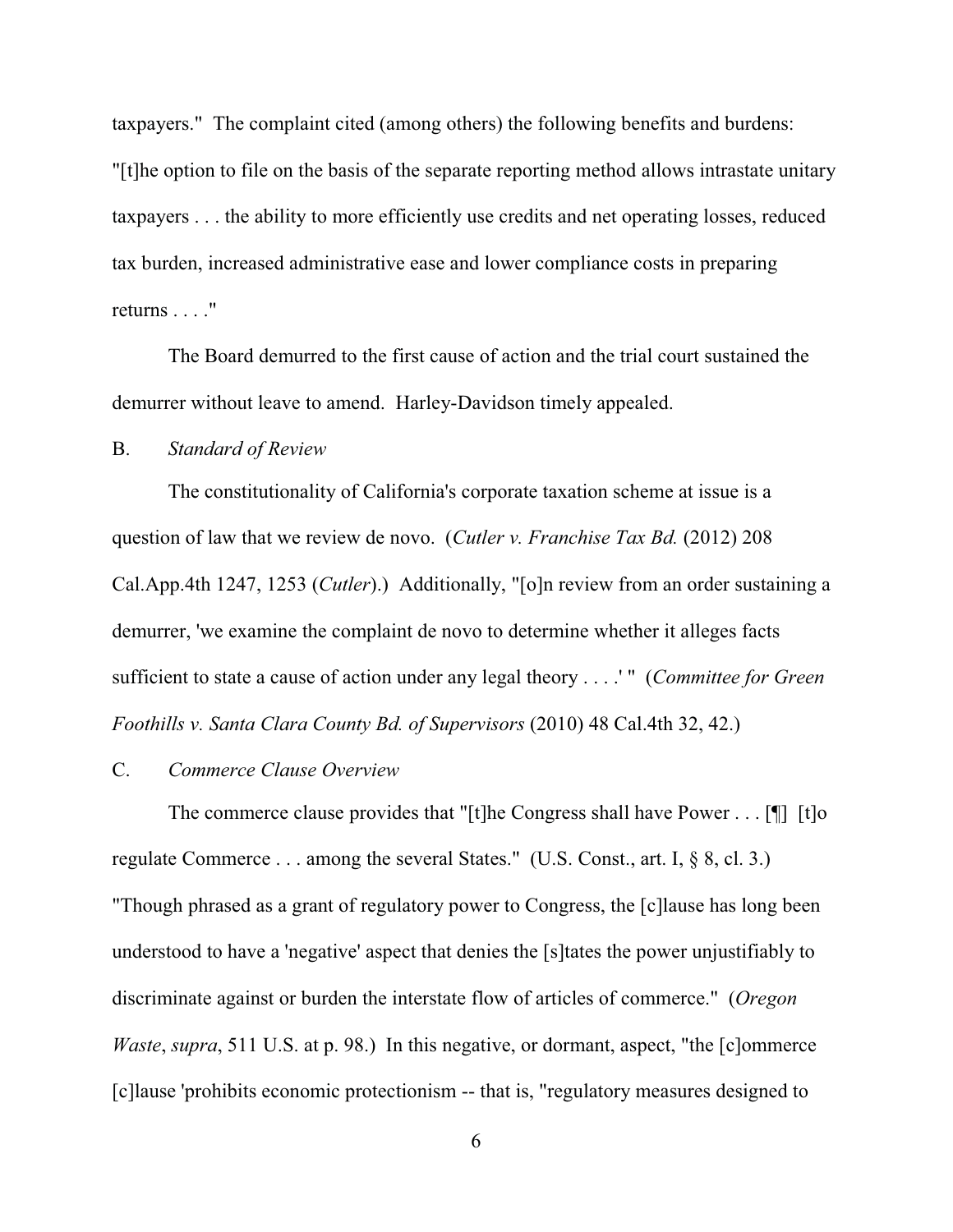benefit in[-]state economic interests by burdening out-of-state competitors." ' " (*Fulton Corp. v. Faulkner* (1996) 516 U.S. 325, 330 (*Fulton*); *Bacchus Imports v. Dias* (1984) 468 U.S. 263, 268 ["A cardinal rule of [c]ommerce [c]lause jurisprudence is that '[no] [s]tate, consistent with the [c]ommerce [c]lause, may "impose a tax which discriminates against interstate commerce . . . by providing a direct commercial advantage to local business." ' "].) "This reading effectuates the Framers' purpose to 'prevent a [s]tate from retreating into economic isolation or jeopardizing the welfare of the Nation as a whole, as it would do if it were free to place burdens on the flow of commerce across its borders that commerce wholly within those borders would not bear.' " (*Fulton*, at pp. 330-331.)

"[T]he first step in analyzing any law subject to judicial scrutiny under the negative [c]ommerce [c]lause is to determine whether it 'regulates evenhandedly with only "incidental" effects on interstate commerce, or discriminates against interstate commerce.' " (*Oregon Waste*, *supra*, 511 U.S. at p. 99.) In this context, " 'discrimination' simply means differential treatment of in-state and out-of-state economic interests that benefits the former and burdens the latter." (*Ibid*.) "By contrast, nondiscriminatory regulations that have only incidental effects on interstate commerce are valid unless 'the burden imposed on such commerce is clearly excessive in relation to the putative local benefits.' " (*Ibid*.)<sup>5</sup> Whether the "discrimination comes in the form of a deprivation of a

<sup>5</sup> That said, there is no " '*de minimis*' defense to a charge of discriminatory taxation under the [c]ommerce [c]lause." (*Fulton*, *supra*, 516 U.S. at p. 333, fn. 3; *Oregon Waste*, *supra*, 511 U.S. at p. 100, fn. 4 [recognizing that United States Supreme Court precedents "clearly establish that the degree of a differential burden or charge on interstate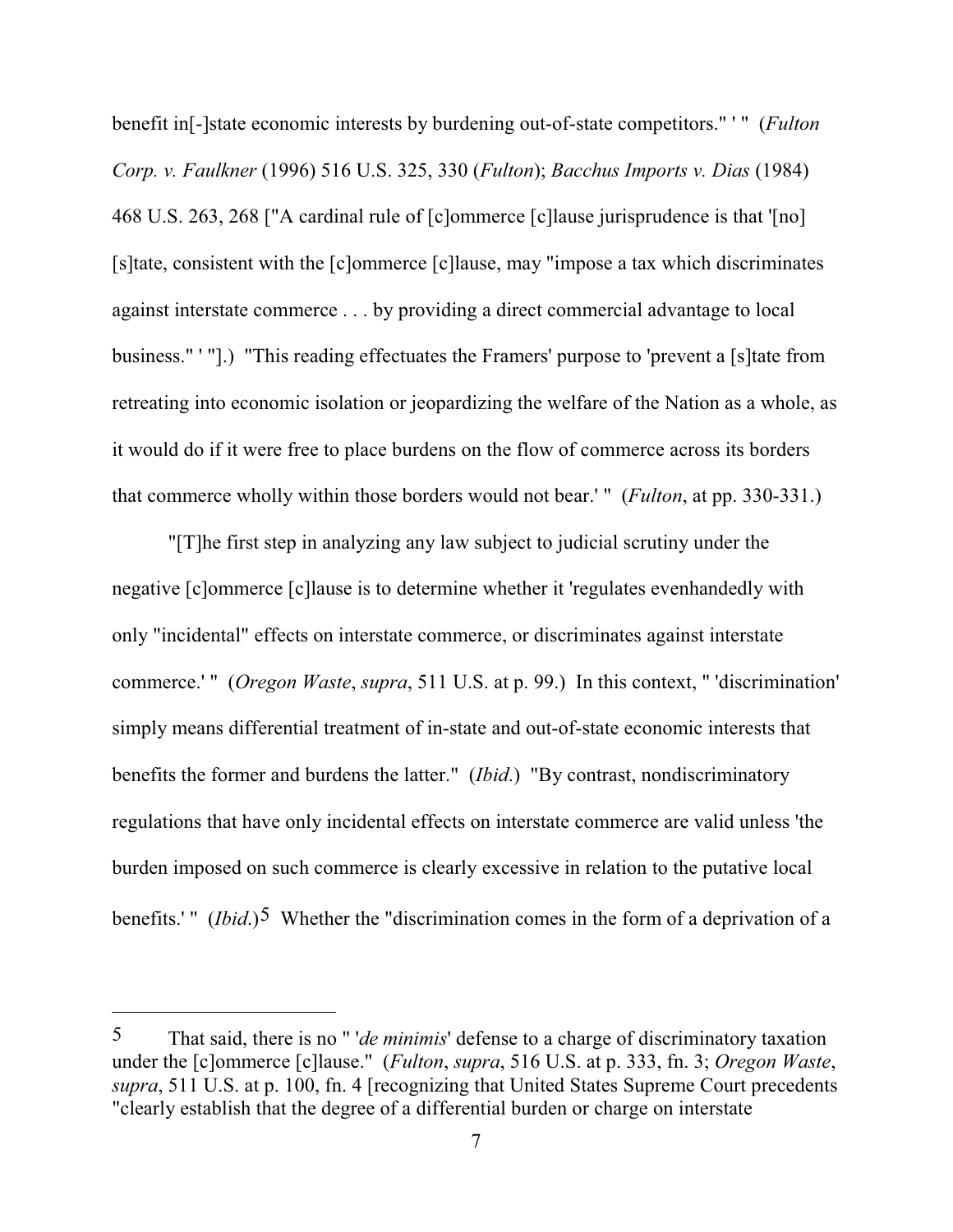generally available tax benefit, rather than a specific penalty on the [interstate] activity itself, is of no moment." (*Camps Newfound/Owatonna, Inc. v. Town of Harrison* (1997) 520 U.S. 564, 578-579.)

"If a restriction on commerce is discriminatory, it is virtually *per se* invalid," (*Oregon Waste*, *supra*, 511 U.S. at p. 99) unless the "justifications for discriminatory restrictions on commerce pass the 'strictest scrutiny' " (*id*. at p. 101; *South Central Bell Telephone Co. v. Alabama* (1999) 526 U.S. 160, 169 (*South Central Bell*)). Accordingly, a discriminatory regulation must be invalidated unless its proponent can " 'show that it advances a legitimate local purpose that cannot be adequately served by reasonable nondiscriminatory alternatives.' " (*Oregon Waste*, at pp. 100-101.)6

D. *Analysis*

In applying the commerce clause precedents just discussed, we must determine whether (1) the relevant aspect of California's tax scheme treats intrastate and interstate unitary businesses differently, (2) any differential treatment discriminates against interstate commerce either by benefiting intrastate businesses or burdening interstate

commerce 'measures only the *extent* of the discrimination' and 'is of no relevance to the determination whether a [s]tate has discriminated against interstate commerce' "].)

 $6$  A discriminatory tax may also withstand commerce clause scrutiny if it is a "compensatory" or "complementary" tax—that is, "a facially discriminatory tax that imposes on interstate commerce the rough equivalent of an identifiable and 'substantially similar' tax on intrastate commerce." (*Oregon Waste*, *supra*, 511 U.S. at pp. 102-103; *Fulton*, *supra*, 516 U.S. at p. 331 ["a facially discriminatory tax may still survive [c]ommerce [c]lause scrutiny if it is...'designed simply to make interstate commerce bear a burden already borne by intrastate commerce' "].) The Board does not contend this exception applies.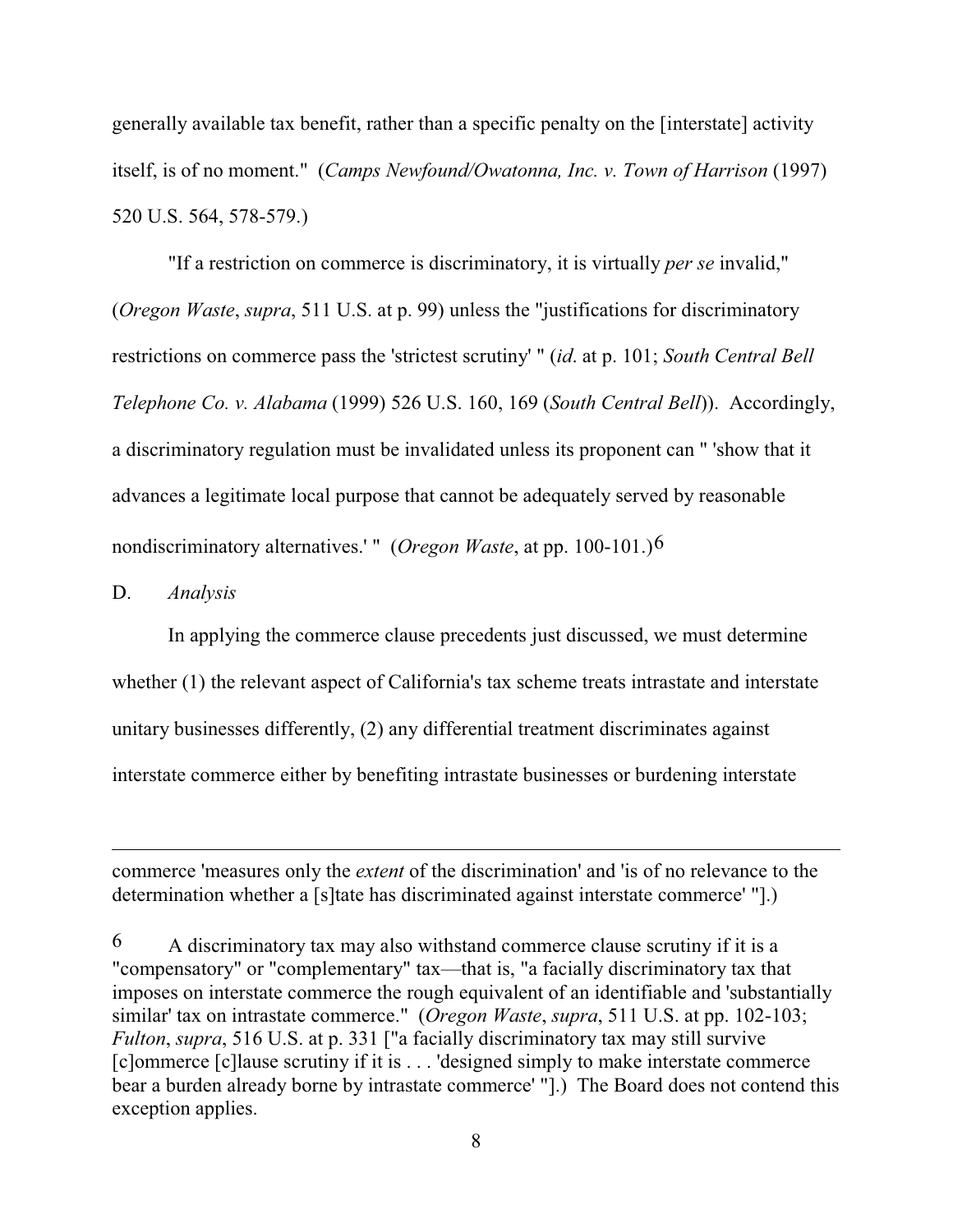businesses, and (3) any discriminatory differential treatment withstands strict scrutiny. (*Oregon Waste*, *supra*, 511 U.S. at pp. 99-101.)

## 1. *Differential Treatment*

The Board effectively concedes in its briefing that the differential-treatment prong is satisfied, acknowledging that "section 25101.15 provides[s] wholly in-state businesses . . . an election to file their returns on either a unitary combined reporting basis, or a separate-entity basis," while "[m]ultistate unitary businesses have no corresponding election."

### 2. *Discrimination*

Many federal, California, and out-of-state cases have concluded that analogous regulatory and tax schemes impermissibly discriminate against interstate commerce. In *Fulton*, the United States Supreme Court examined North Carolina's " 'intangibles tax,' " which imposed a .25 percent tax on the fair market value of corporate stock owned by North Carolina taxpayers. (*Fulton, supra*, 516 U.S. at p. 327.) The offending portion of the tax scheme was a corresponding "taxable percentage deduction equal to the fraction of the issuing corporation's income subject to tax in North Carolina." (*Id*. at pp. 327- 328.) "Thus, a corporation doing all of its business within the [s]tate would pay corporate income tax on 100[ percent] of its income, and the taxable percentage deduction allowed to resident owners of that corporation's stock under the intangibles tax would likewise be 100[ percent]. Stock in a corporation doing no business in North Carolina, on the other hand, would be taxable on 100[ percent] of its value." (*Id.* at p. 328.) This differential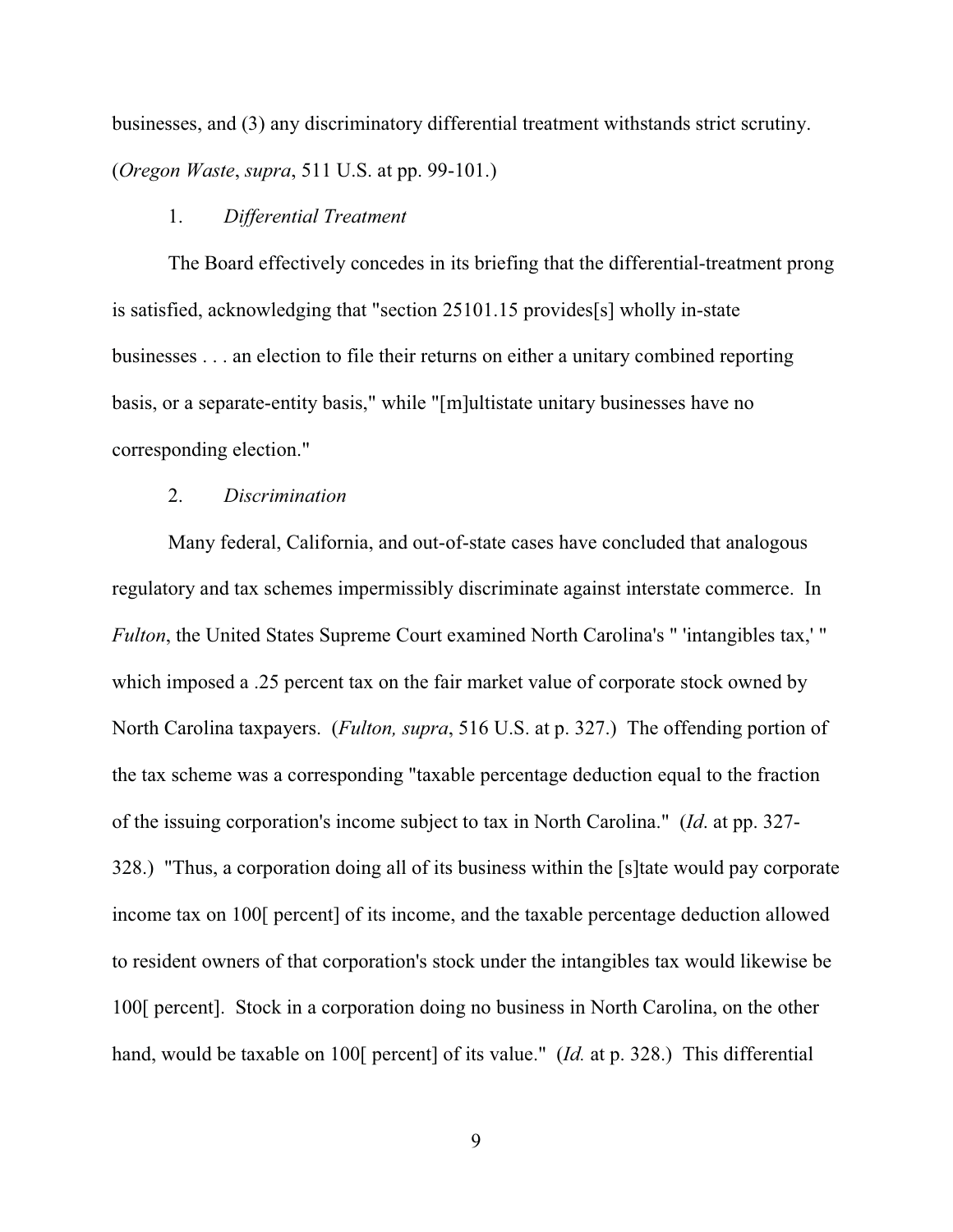treatment led the court to conclude "[t]here is no doubt that the intangibles tax facially discriminates against interstate commerce." (*Id*. at p. 333.)

In *South Central Bell*, the United States Supreme Court invalidated Alabama's franchise tax scheme, which allowed domestic corporations to pay a franchise tax based on the par value of the firm's stock—a value the firm could set well below its book or market value—but required foreign corporations to base their tax on " 'the actual amount of capital employed' in Alabama." (*South Central Bell*, *supra*, 526 U.S. 160 at pp. 162, 169.) It was undisputed that although domestic corporations paid tax at a rate of 1 percent of par value while foreign corporations paid at a rate of only .3 percent of their actual capital, domestic corporations paid, on average, only one-fifth the amount they would have paid if they had been taxed as foreign corporations. (*Id*. at pp. 162, 169.) The court concluded that "giv[ing] domestic corporations the ability to reduce their franchise tax liability simply by reducing the par value of their stock, while [denying] foreign corporations that same ability," constituted discrimination under the commerce clause. (*Id*. at p. 169.)

Turning to California authorities, in *Cutler*, the Court of Appeal invalidated section 18152.5, which allowed "an individual California taxpayer to defer capital gains on the sale of stock in a qualified small business if the taxpayer used the gain to purchase stock in another qualified small business. The deferral was available, however, only if the stock sold and purchased was issued by corporations that used 80 percent of their assets in the conduct of business in California and that maintained 80 percent of their payrolls in California." (*Cutler, supra*, 208 Cal.App.4th at p. 1250.) The court stated it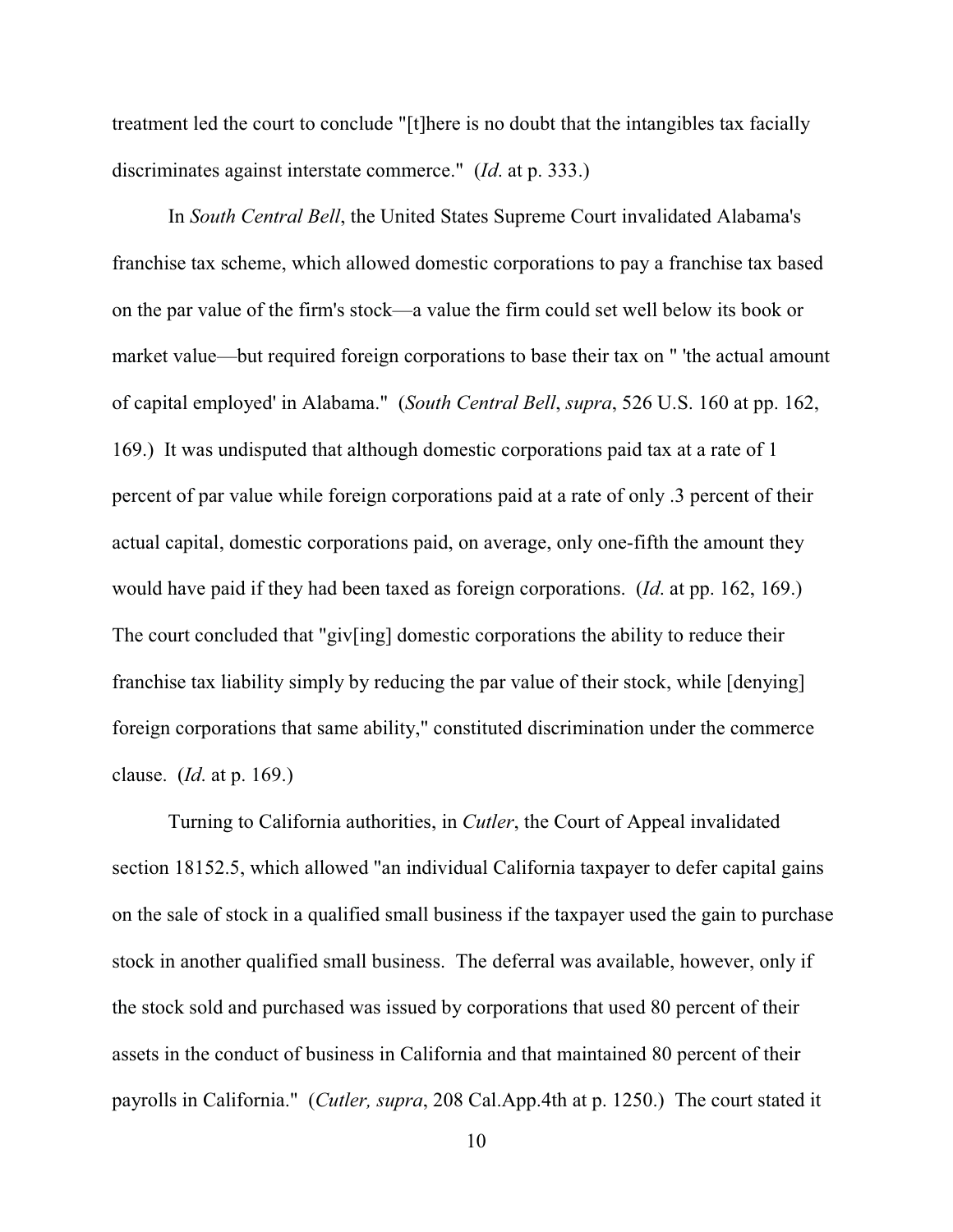was bound by *Fulton*, *supra*, 516 U.S. at page 330 to "conclude that, because the statute affords taxpayers a deferral for income received from the sale of stock in corporations maintaining assets and payroll in California, while no deferral is afforded for income from the sale of stock in corporations that maintain assets and payroll elsewhere, the deferral provision discriminates on its face on the basis of an interstate element in violation of the commerce clause." (*Cutler*, at p. 1250.)

In *Ceridian Corp. v. Franchise Tax Bd.* (2000) 85 Cal.App.4th 875 (*Ceridian*), the Court of Appeal invalidated former section 24410, which provided a corporate tax deduction for dividends paid to the corporation from the corporation's insurance company subsidiaries because the deduction was limited to dividends paid from income from California sources. (*Ceridian,* at p. 883.) In considering the discriminatory effect of the statute, the court observed: "a statutory scheme . . . that disallows a deduction based on the amount of *property and employees* that the dividend-declaring insurer has in another state, favors domestic corporations over their foreign competitors in raising capital among California corporations, and tends, at least, to discourage domestic corporations from plying their trade in interstate commerce, from purchasing property or hiring employees in other states, and from purchasing subsidiary insurance corporations that do so." (*Id*. at p. 887.) Thus, the court concluded the geographic limitation on the dividend deduction was "unquestionably discriminatory on its face." (*Ibid*.)

In *Farmer Bros. Co. v. Franchise Tax Bd.* (2003) 108 Cal.App.4th 976, the Court of Appeal examined former section 24402, which "afford[ed] to a corporate taxpayer an income tax deduction for a portion of the dividends it receives from another corporation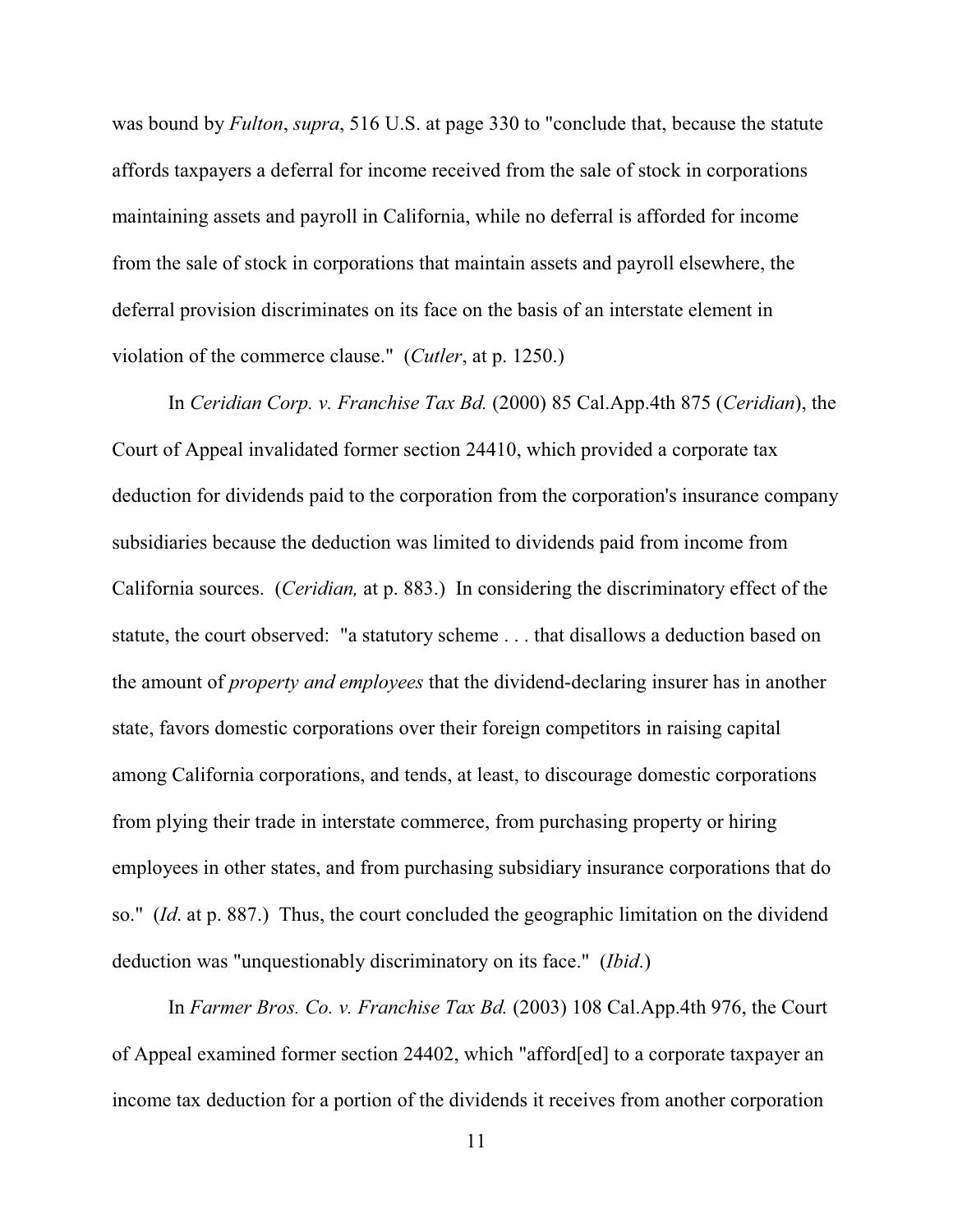when the dividends are declared from income which was included in the payer corporation's measure of California franchise tax, alternative minimum tax, or corporation income tax." (*Farmer Bros. Co.,* at p. 980.) Following *Ceridian*, the court "conclude[d] that section 24402 is discriminatory on its face because it affords to taxpayers a deduction for dividends received from corporations subject to tax in California, while no deduction is afforded for dividends received from corporations not subject to tax in California. As a result, the dividends received deduction scheme favors dividend-paying corporations doing business in California and paying California taxes over dividend-paying corporations which do not do business in California and pay no taxes in California. The deduction thus discriminates between transactions on the basis of an interstate element, which is facially discriminatory under the commerce clause." (*Farmer Bros. Co.,* at pp. 986-987.)

Harley-Davidson directs us to *General Motors Corp. v. Director of Revenue* (Mo. 1998) 981 S.W.2d 561 (*General Motors*), a decision in which the Supreme Court of Missouri concluded a Missouri tax scheme similar to the one before us impermissibly discriminated against interstate commerce. The statute at issue in *General Motors* allowed affiliated groups of corporations to file a consolidated state income tax return only if 50 percent or more of its income was derived from sources within Missouri. (*Id*. at p. 563.) It was undisputed in *General Motors* that allowing an affiliated group to file a consolidated state tax return could result in tax and administrative benefits for the group. (*Ibid*.) Based on many of the same United States Supreme Court precedents discussed above, the Missouri court concluded that because the benefits of filing a consolidated tax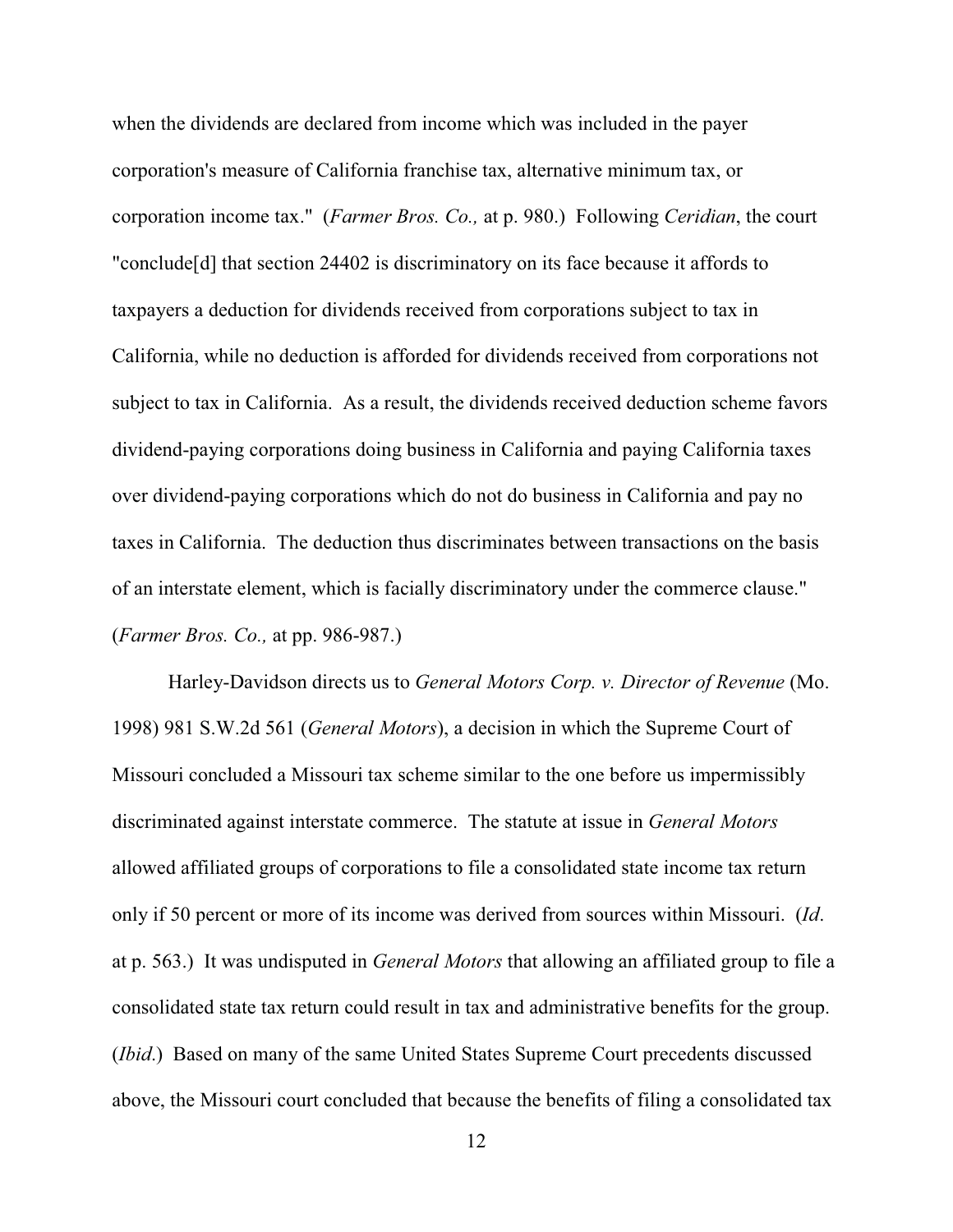return were only available to "business groups that perform the majority of their business activities in Missouri" (*ibid*.), the statute's 50-percent threshold "facially discriminates against interstate commerce" (*id*. at pp. 565-566).

A reading of the foregoing cases leads to the unavoidable conclusion that California's statutory scheme for determining how unitary businesses compute their California tax liability "discriminates on its face on the basis of an interstate element in violation of the commerce clause." (*Cutler*, *supra*, 208 Cal.App.4th at p. 1250.) That is, whether a unitary business computes its California tax liability using the separate accounting method or the combined reporting method is determined solely by where the unitary business engages in commerce.

We find the Board's attempts to distinguish the commerce clause precedents unpersuasive. For example, whether a statute imposes a 50-percent (as in *General Motors*), 80-percent (as in *Cutler*), or 100-percent (as here) in-state commerce threshold does not determine *whether* a tax scheme discriminates—it only determines *how much* it discriminates. (*Oregon Waste*, *supra*, 511 U.S. at p. 99, fn. 4 ["the degree of a differential burden or charge on interstate commerce 'measures only the *extent* of the discrimination' and 'is of no relevance to the determination whether a [s]tate has discriminated against interstate commerce' "].) Nor does the Board cite any authority that would support the proposition that the commerce clause can only invalidate a single statute or deduction and not "California's entire *tax scheme* of requiring multistate unitary businesses to use combined reports." Indeed, we question the wisdom of a rule that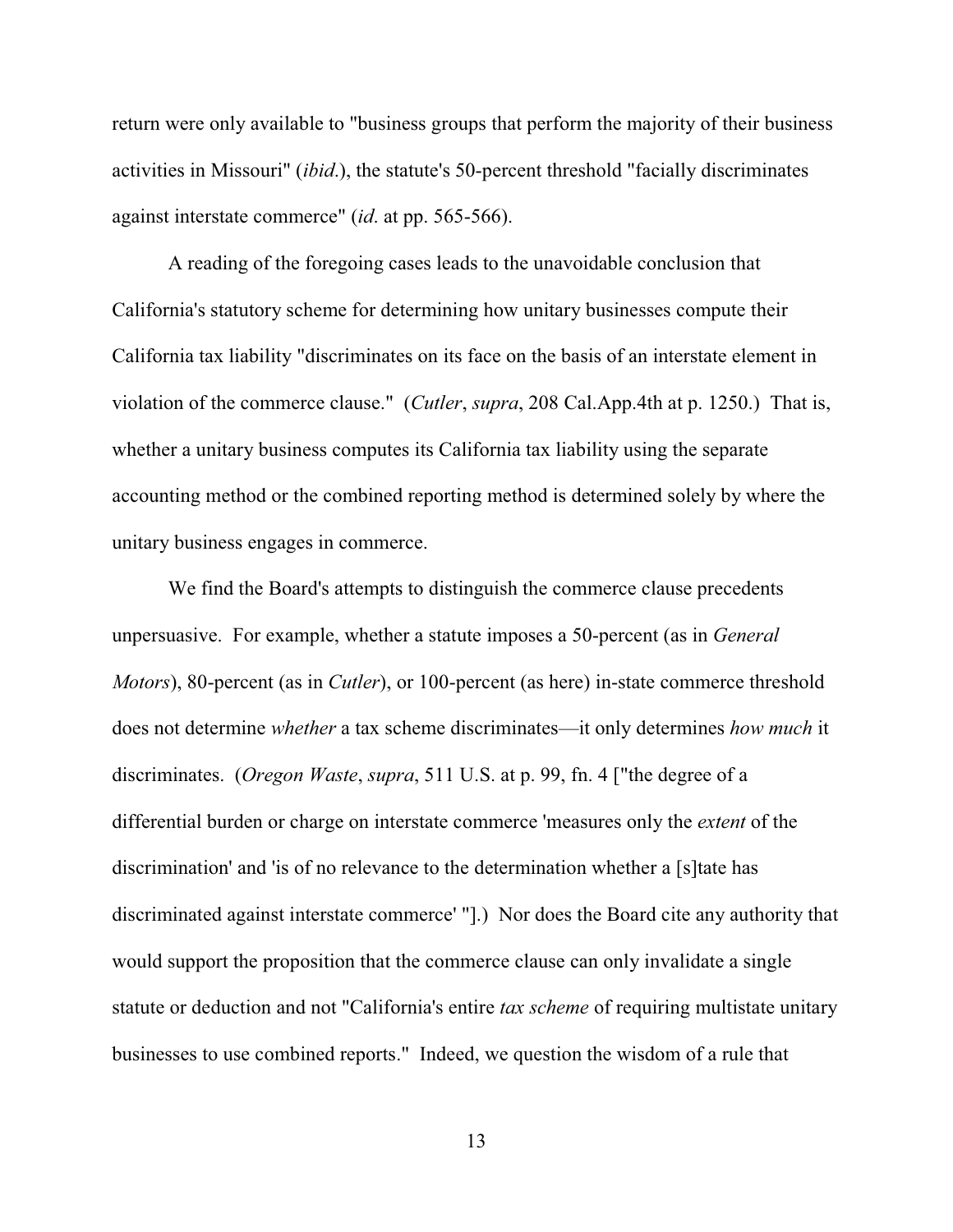would allow a state to circumvent the commerce clause simply by accomplishing with two statutes what it otherwise could have accomplished with one.

The Board also argues this case is controlled by a different line of authorities that has upheld California's method of apportioning unitary interstate businesses' California tax liability. Those cases arise from the premise that "[u]nder both the [d]ue [p]rocess and the [c]ommerce [c]lauses of the Constitution, a [s]tate may not, when imposing an income-based tax, 'tax value earned outside its borders.' " (*Container Corp. v. Franchise Tax Bd.* (1983) 463 U.S. 159, 164; *Barclays*, *supra*, 512 U.S. 298.) However, those cases are not controlling—or relevant—because they only considered the constitutionality of California's apportionment scheme in isolation, not in the context of differential treatment. (*Westinghouse Electric Corp. v. Tully* (1984) 466 U.S. 388, 399 [" 'Fairly apportioned' and 'nondiscriminatory' are not synonymous terms."]; *General Motors*, *supra*, 981 S.W.2d at p. 567 ["A determination that a state's method of apportionment is constitutionally sound does not foreclose a determination of whether the state's tax scheme discriminates against interstate commerce."]; *Ceridian*, *supra*, 85 Cal.App.4th at p. 884 ["none of the cases cited by the Board concerned a commerce clause challenge"].) Ultimately, the Board concedes the inapplicability of this alternate line of cases when it acknowledges in its briefing that "neither the Supreme Court of the United States nor the Supreme Court of California have explicitly addressed the question of whether requiring multistate businesses to file by combined report/formula apportionment, while allowing in-state businesses to file on separate entity returns discriminates in violation of the commerce clause . . . ."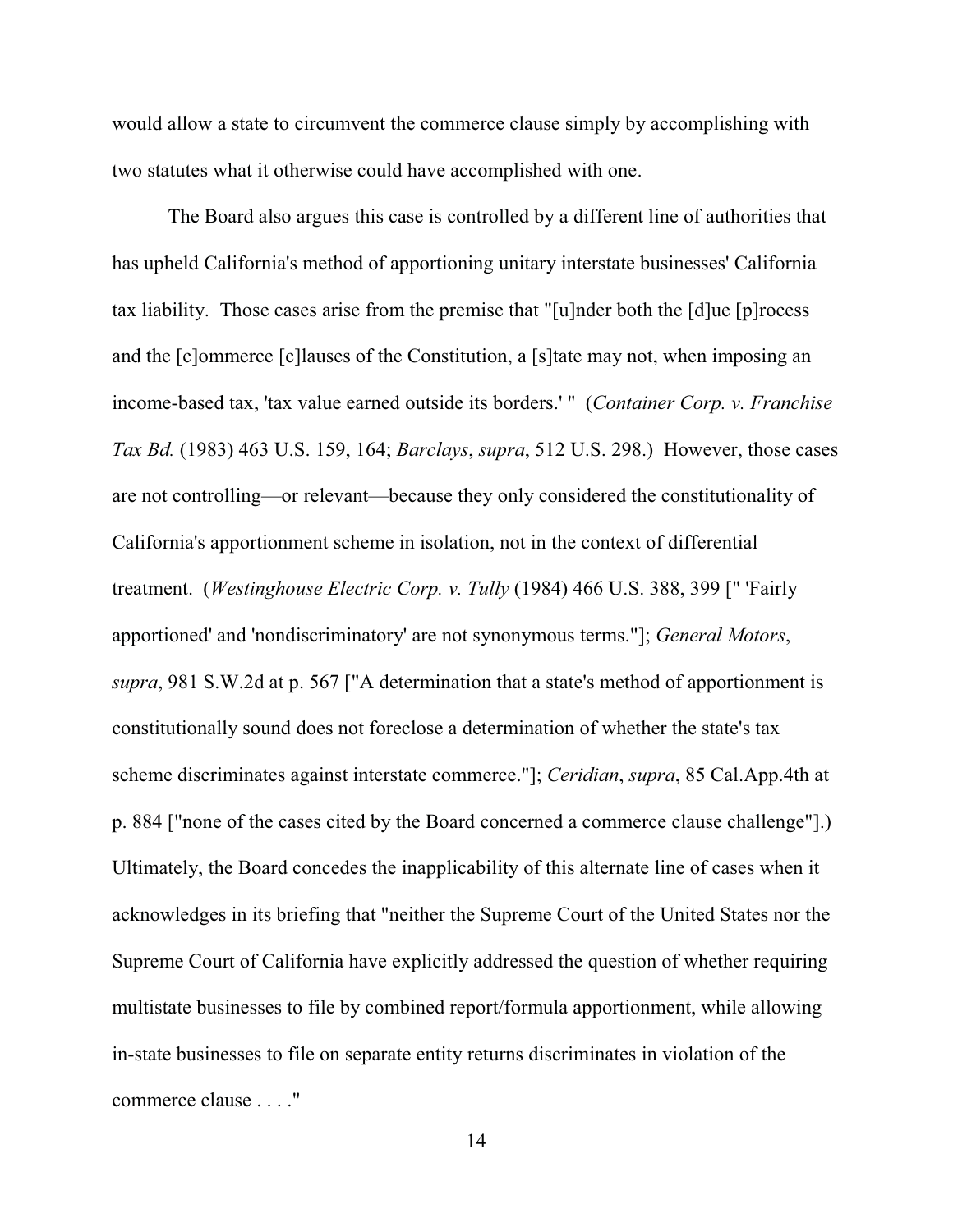The Board also argues that any differential treatment is not discriminatory because it neither benefits intrastate businesses nor burdens interstate ones.7 We must reject this argument, however, because Harley-Davidson's complaint alleges the existence of those benefits and burdens and we accept that allegation as true in the context of reviewing an order sustaining a demurrer.8 (*Schifando v. City of Los Angeles*, *supra*, 31 Cal.4th at p. 1081.)

The Board attempts to rationalize the taxation scheme's discriminatory treatment of interstate businesses by characterizing it as an attempt to "level the field" between intrastate and interstate businesses. As mentioned above, intrastate unitary businesses historically were limited to use of the separate accounting method, which they contended put them at a disadvantage vis-á-vis interstate unitary businesses that used combined reporting. According to the Board, all that section 25101.15 did was eliminate that disadvantage by giving intrastate businesses the option of also using combined reporting. But by giving intrastate businesses the right to choose between two methods while restricting interstate unitary businesses to one, section 25101.15 tipped the playing field—at least superficially—in favor of intrastate businesses. In any event, this argument is unavailing because the state's intent, no matter how noble, cannot justify a

<sup>7</sup> Indeed, the Board goes one step further by suggesting "[a]ny . . . differential treatment is actually *reduced* by section 25101.15 because every time an in-state business opts to use it, that business is treated the same as a multistate business and is required to file utilizing the unitary combined report method."

<sup>8</sup> In addition, Harley-Davidson's opening brief elaborates on certain of the benefits and burdens alleged in the complaint and provides at least two detailed examples.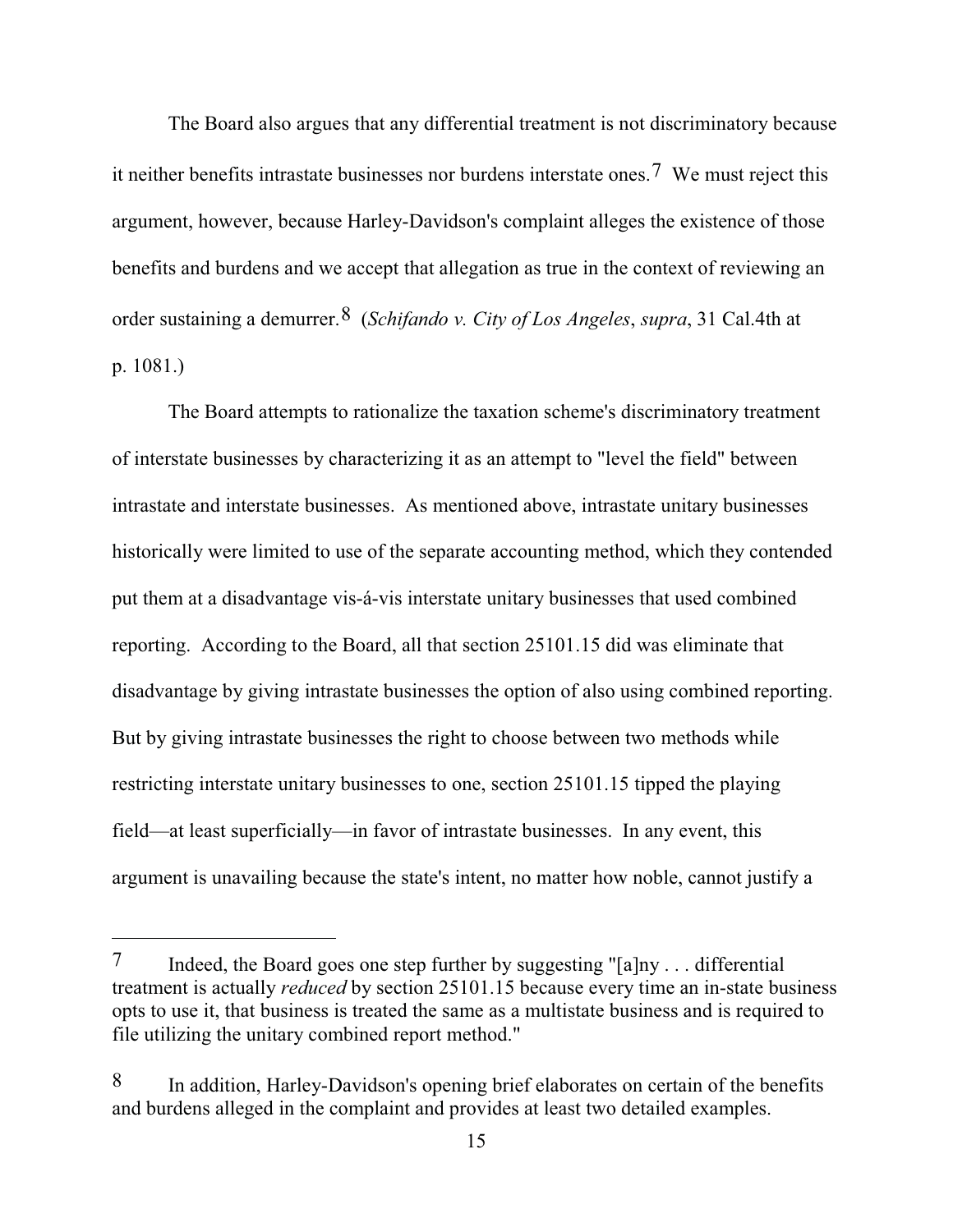commerce clause violation. (*Oregon Waste*, *supra*, 511 U.S. at p. 100 ["the purpose of, or justification for, a law has no bearing on whether it is facially discriminatory"]; *Ceridian*, *supra*, 85 Cal.App.4th at p. 886 ["The fact that the tax scheme may serve some other laudatory purpose does not save it from a commerce clause challenge."].)

In summary, Harley-Davidson has sufficiently alleged for purposes of surviving the Board's demurrer that the differential treatment of intrastate and interstate unitary businesses is discriminatory within the meaning ascribed by commerce clause precedent.

### 3. *Strict Scrutiny*

The Board contends that even if the taxation scheme's differential treatment discriminates against interstate commerce, it nonetheless passes strict scrutiny because the state has offered a legitimate reason to impose the discriminatory treatment: "[a]llowing multistate unitary businesses to file on a separate basis is subject to *manipulation*, and does not *accurately* reflect in-state income and values attributable to that business in ways that do not exist for in-state businesses," thus "depriv[ing] California of much needed tax revenue." Harley-Davidson counters that the Board has confused both the facts and the law. Regarding the facts, Harley-Davidson asserts that the manipulation and inaccuracy of which the Board complains arise from "separate geographical accounting," not the "separate company reporting" that is at issue here. As for the law, even assuming the Board identified a legitimate local purpose, Harley-Davidson contends the Board ignored the second strict-scrutiny prong, which requires that the scheme's legitimate local purpose be incapable of being " 'adequately served by reasonable nondiscriminatory alternatives.' " (*Oregon Waste*, *supra*, 511 U.S. at pp. 100-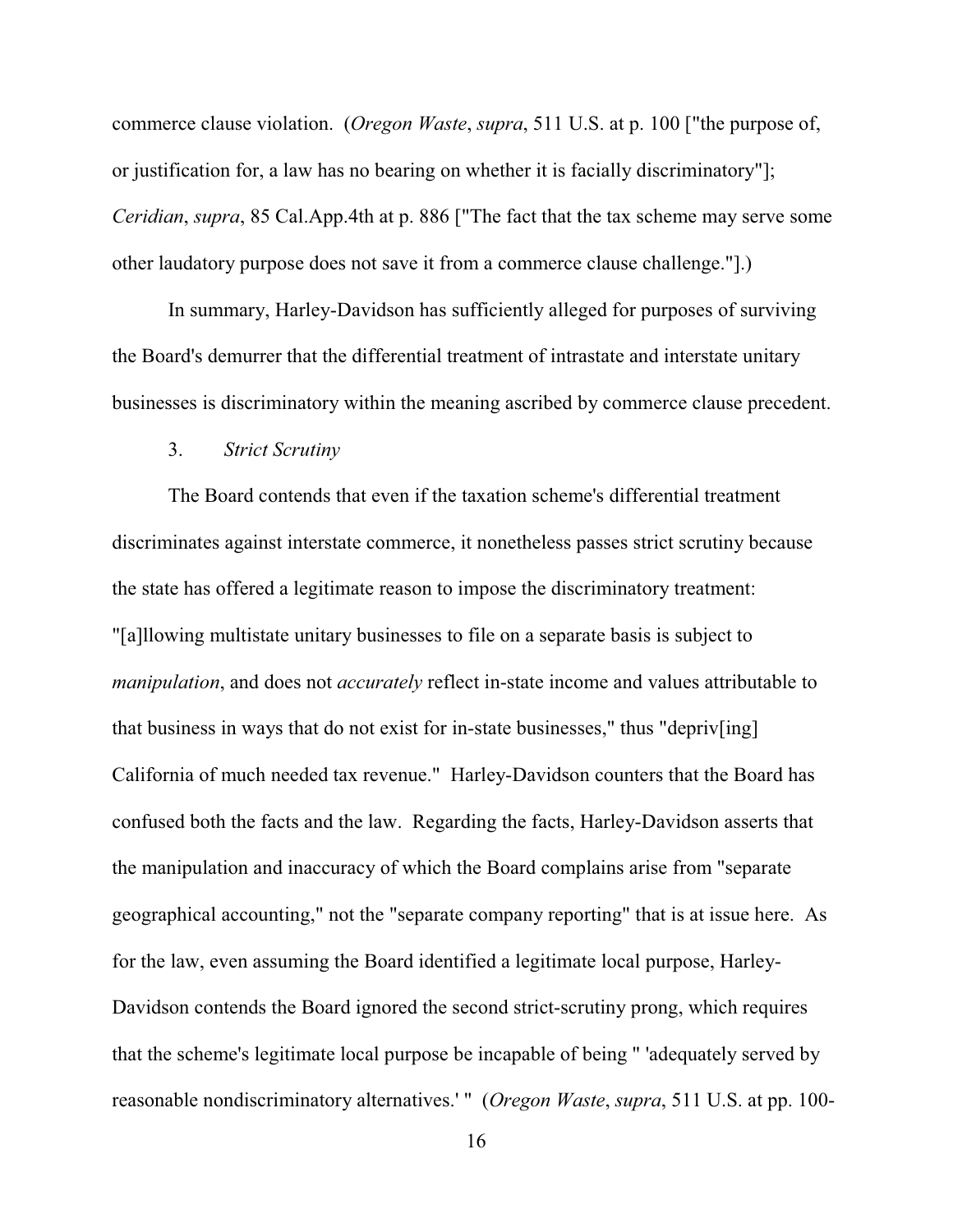101.) Harley-Davidson asserts the Board fails this prong because other, nondiscriminatory statutes directly address the Board's concerns regarding manipulation and accuracy.9

The Board has raised this issue for the first time on appeal. And because this appeal arises from an order sustaining a demurrer, the record is undeveloped with respect to whether the Board has identified a legitimate reason for differentiating between and discriminating against intrastate and interstate unitary businesses and, if so, whether that legitimate reason can be " 'adequately served by reasonable nondiscriminatory alternatives.' " (*Oregon Waste*, *supra*, 511 U.S. at pp. 100-101.) Accordingly, we remand for the trial court to make these determinations in the first instance.

### II.

### *WHETHER THE SUBSIDIARIES HAVE A TAXABLE NEXUS*

Harley-Davidson contends the trial court erred by finding two of its subsidiaries bore a nexus with California sufficient to subject them to taxation here. Harley-Davidson first challenges the sufficiency of the evidence supporting the trial court's factual findings that the subsidiaries' affiliates were the subsidiaries' agents. Harley-Davidson then challenges the legal significance of those findings, contending the trial court erred by

<sup>9</sup> Harley-Davidson cites as examples section 25102, which authorizes the Board to recompute a taxpayer's income to "reflect the proper income"; section 25103, which authorizes the Board to require a corporate taxpayer to report facts related to transactions at less than fair value to "prevent evasion of taxes or clearly to reflect the income of such corporation"; and section 25104, which authorizes the Board to require a consolidated report as it deems necessary and further empowers the Board to assess additional tax in order "to prevent evasion of taxes or to clearly reflect the net income earned by said corporation . . . from business done in this [s]tate."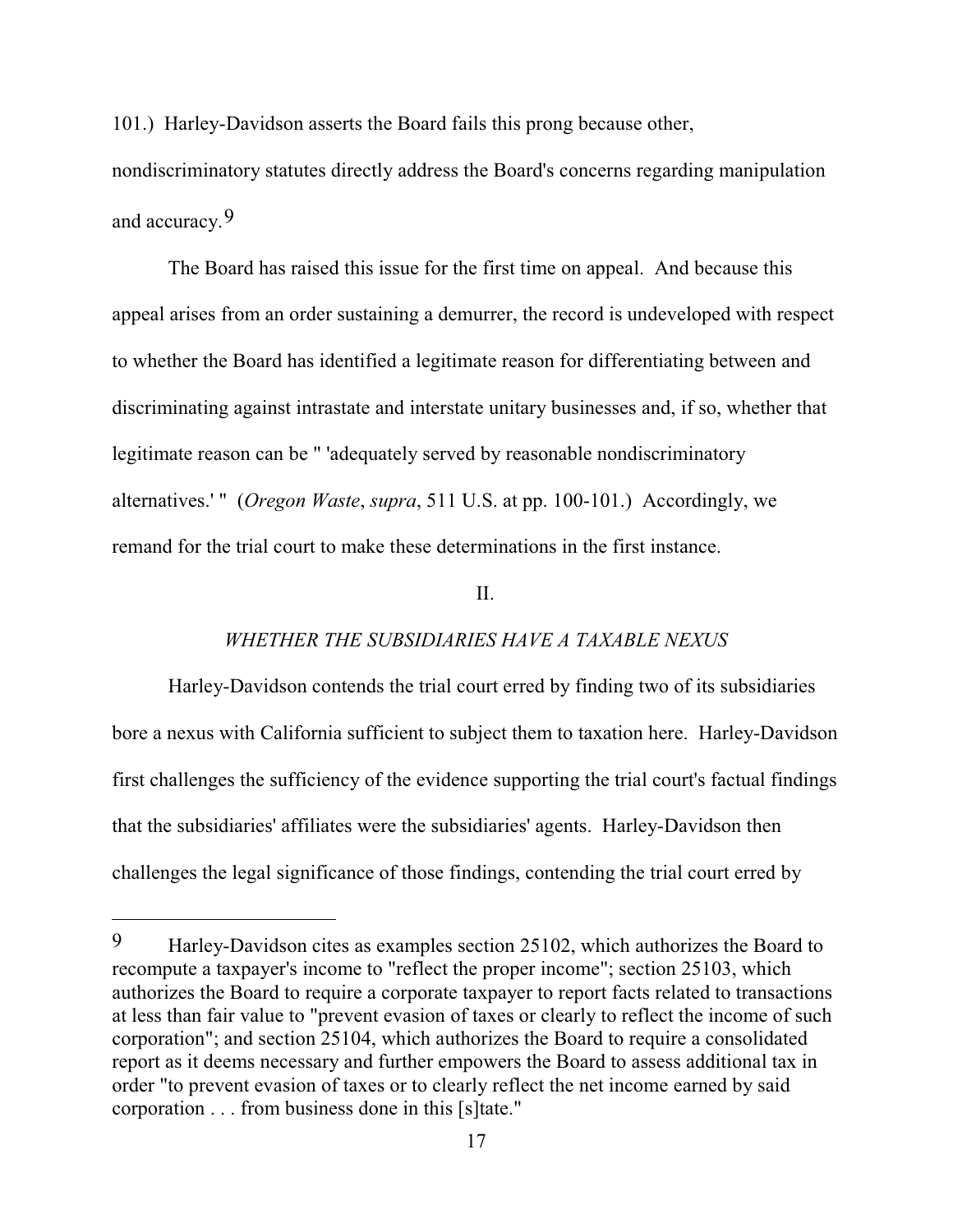concluding the agents' actions were sufficient to establish a nexus on behalf of the subsidiaries. We disagree in both respects.

# A. *Factual and Procedural Background*10

This issue concerns two of Harley-Davidson's financial services subsidiaries: Harley-Davidson Customer Funding Corp. (HDCF) and Eaglemark Customer Funding Corp. IV (FUND4) (together, the special purpose entities or SPEs). To explain the SPEs' context within the Harley-Davidson corporate family, we must describe generally Harley-Davidson's overall business model.

### 1. *General Background*

Harley-Davidson's motorcycle business manufactured motorcycles, and manufactured or purchased for resale motorcycle parts, accessories, and related merchandise. Headquartered in Milwaukee, Wisconsin, it had manufacturing and distribution facilities in various states, but none in California. One legal entity in the motorcycle business had a small office in California where it performed design and marketing services. The motorcycle business did not operate any retail stores; rather, it sold its products at wholesale to unrelated dealers in the United States who resold to retail customers. There is no dispute regarding the motorcycle business's nexus.

The financial services business, consisting of Harley-Davidson Financial Services, Inc. (HDFS) and its subsidiaries, engaged in financing and insurance. HDFS was a holding company that provided administrative services—such as executive leadership, finance/accounting/tax, legal, human resources and information technology—to its

<sup>10</sup> All facts relate to the Years at Issue unless otherwise noted.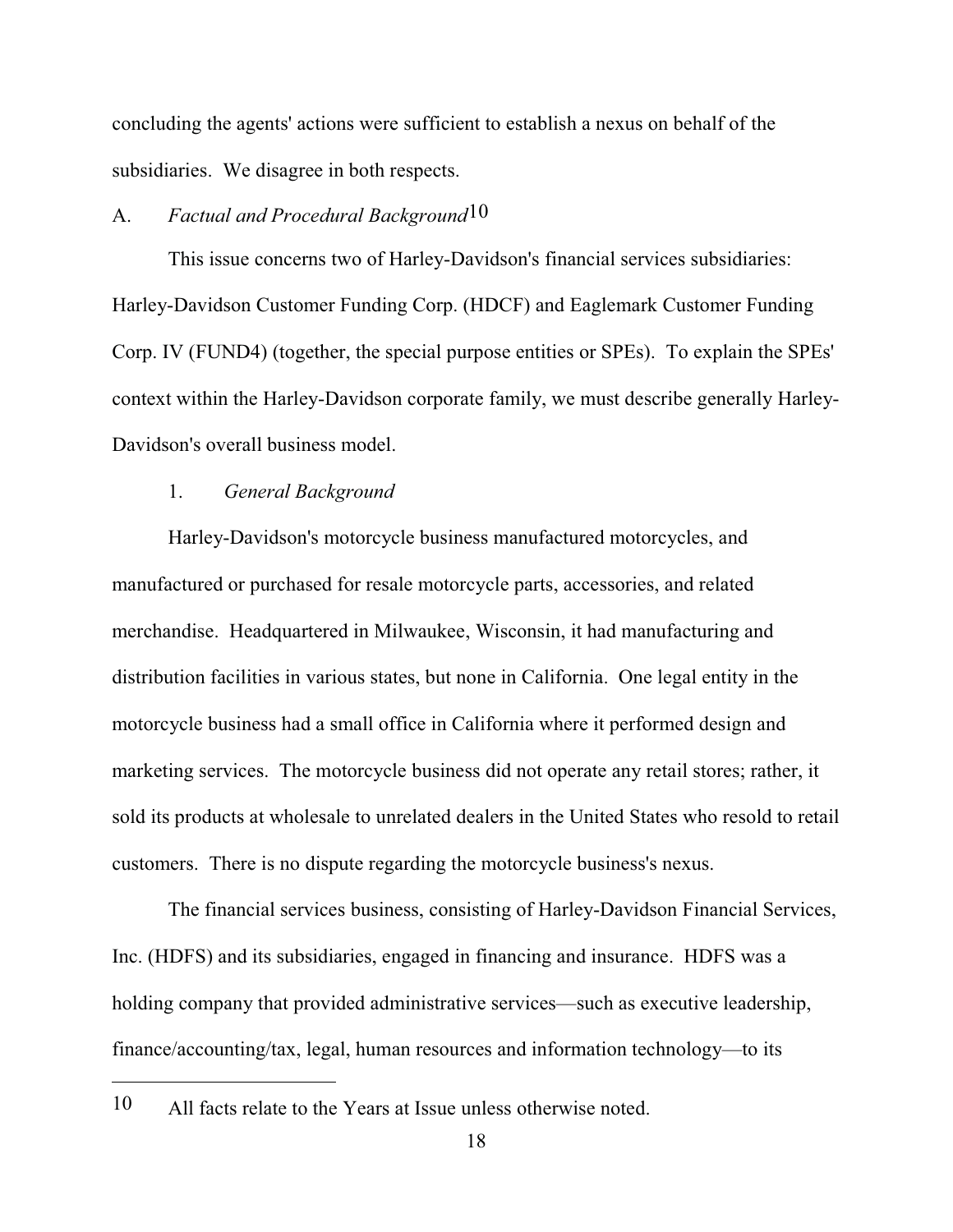subsidiaries. HDFS was based in Chicago, Illinois, where most of its employees were located. HDFS also employed regional managers who worked from home and were responsible for educating dealers on the finance and insurance products offered by HDFS's subsidiaries. There is no dispute regarding HDFS's nexus.

### 2. *Financing Motorcycle Purchases*

Many purchasers of Harley-Davidson motorcycles chose to purchase with credit. They were not obligated to obtain credit through Harley-Davidson. From January 2000 through July 2002, independently owned Harley-Davidson dealers extended credit directly to some customers via a finance contract. Beginning in August 2002, a Harley-Davidson-affiliated bank extended loans directly to some purchasers. In 2002, the bank and its 49 employees were located exclusively in Nevada; it had no offices, agents, employees, or property in California. Generally, neither the dealers nor the bank held the finance contracts or loans (together, loans) they originated. Instead, they sold the loans to another wholly owned HDFS subsidiary, Harley-Davidson Credit Corporation (HDCC).

3. *HDCC*

HDCC's offices were located in Nevada, Illinois, and Texas; it had no property in California and none of its 300-plus employees were based here. As servicer of the loans, if payments on a loan were not made timely or fully, HDCC employees based in Nevada performed collection activities. If collection efforts were not successful, HDCC hired third-parties to repossess the motorcycles securing the loans. Some repossessed motorcycles ended up at auction houses. An HDCC employee visited an auction house in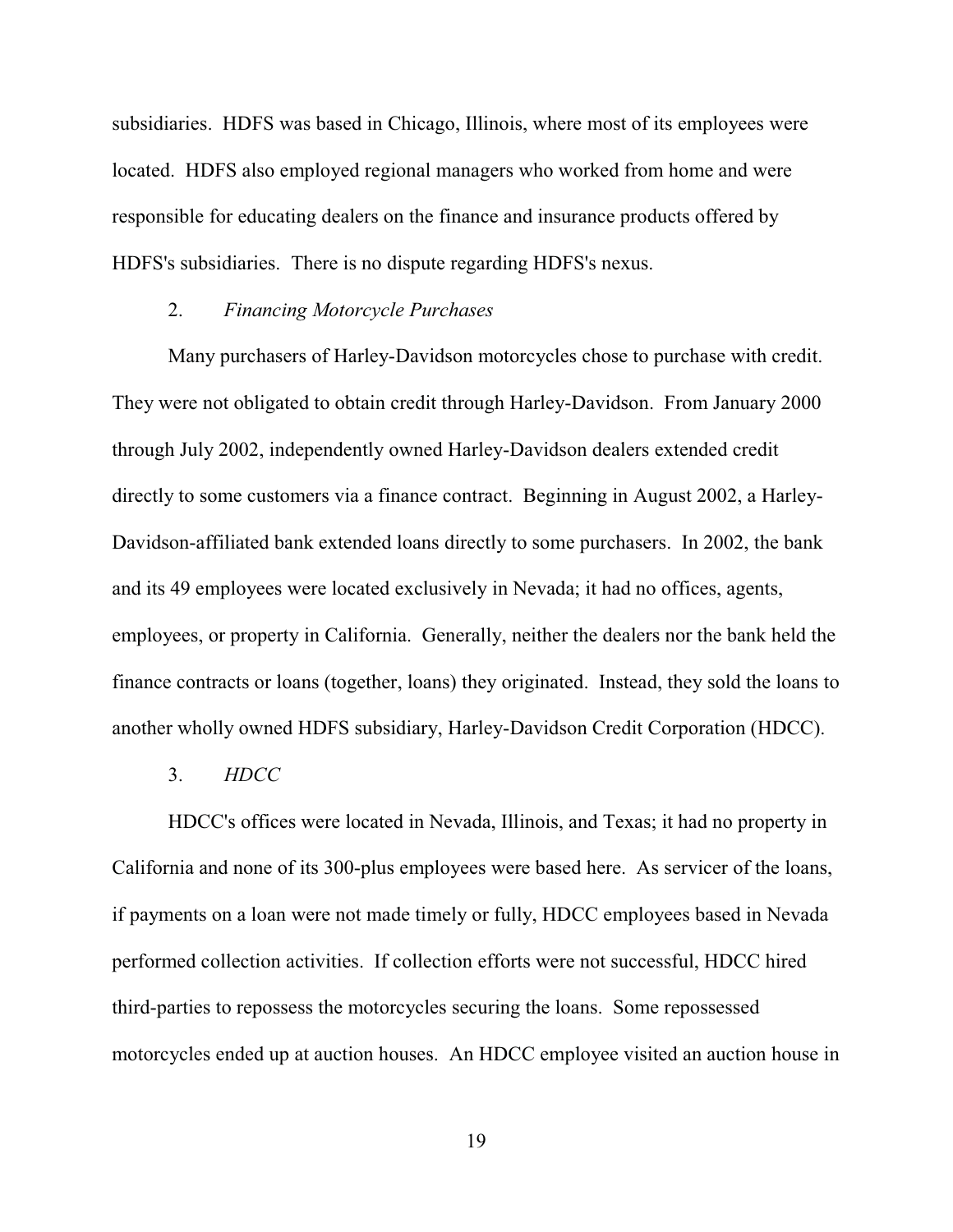California on 17 days total to assist in setting prices for motorcycles or to observe some part of the auction process.

HDCC also made wholesale loans to Harley-Davidson dealers for their purchases of inventory and for upgrades to their showrooms.

### 4. *Securitizing and Servicing Loan Pools*

To generate liquidity, HDCC securitized a portion of the consumer loans it purchased. Approximately two to three times per year, HDCC identified and sold a pool of loans to either of the SPEs, which were wholly owned subsidiaries of HDCC. The sale of loans included a security interest that permitted repossession of the underlying motorcycles.

HDCC chose the loans for the pools using a rigorous analytical process that evaluated the substance of each loan and the creditworthiness of each borrower to gauge the likelihood of being repaid timely and in full. The pools included loans that had been originated in California, but the SPEs did not specifically target California or any state to them, it was irrelevant where the underlying borrowers were located. Neither SPE directed how HDCC, the bank, or the dealers obtained loans.

Pursuant to written agreements, the SPEs established trusts capable of issuing securities. After purchasing loan pools from HDCC at fair value, the SPEs sold the pools (with security interests) to the trusts. The trusts then issued securities backed by the loan pools. Third-party underwriters purchased the securities from the trusts, marketed the securities, and resold them in the open market.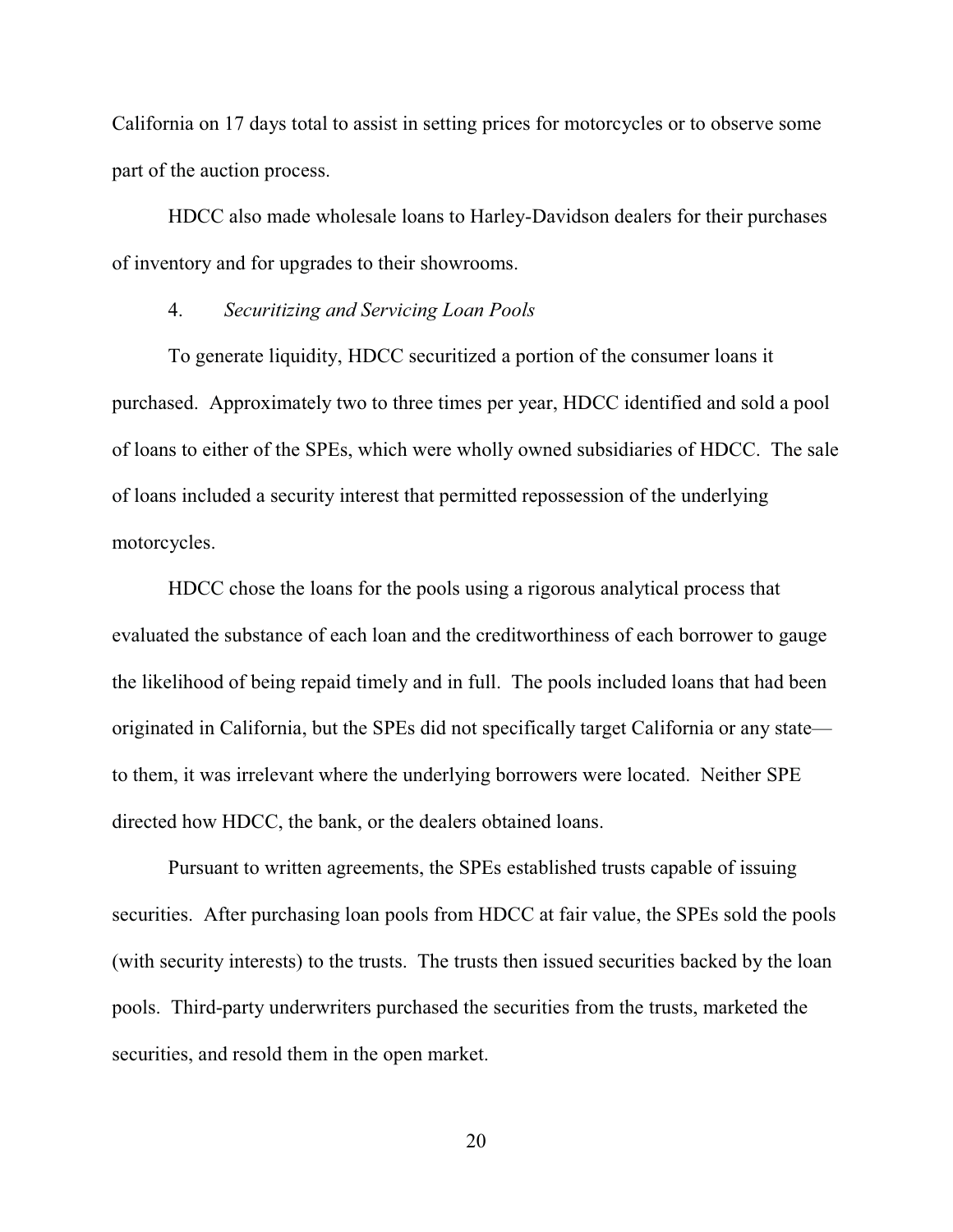As owners of the loans (through the trusts), the SPEs were responsible for servicing them. They did this by entering into servicing contracts with HDCC, which HDCC performed, primarily from Nevada, for a fee.

### 5. *The SPEs*

HDCC could not directly securitize the loans itself because that would expose investors to the risks—particularly the bankruptcy risk—associated with Harley-Davidson's business. Without a shield from a potential bankruptcy, the cost to HDCC to borrow against the underlying loans would have been significantly higher.

Instead, HDCC used the SPEs. They had no offices, agents, employees, or property in California. In fact, they had no employees at all. The SPEs did not advertise or solicit business in California, and nearly all of their functions were completed entirely in Illinois and Nevada.

Each SPE was formed to exist as a corporation distinct from all other Harley-Davidson entities. Each SPE had two independent directors (out of four), kept separate records and accounts, paid its own expenses, was adequately capitalized, and earned a reasonable return on the securitization transactions with HDCC. Each SPE's articles of incorporation (1) prohibited it from undertaking any activities that could cause it to become insolvent; (2) permitted only activities related to acquiring loan receivables and related assets and rights from HDCC, entering into agreements for the servicing and sale of those assets, and engaging in activities necessary, convenient, or advisable to accomplish those ends; and (3) could not be amended without a prior confirmation from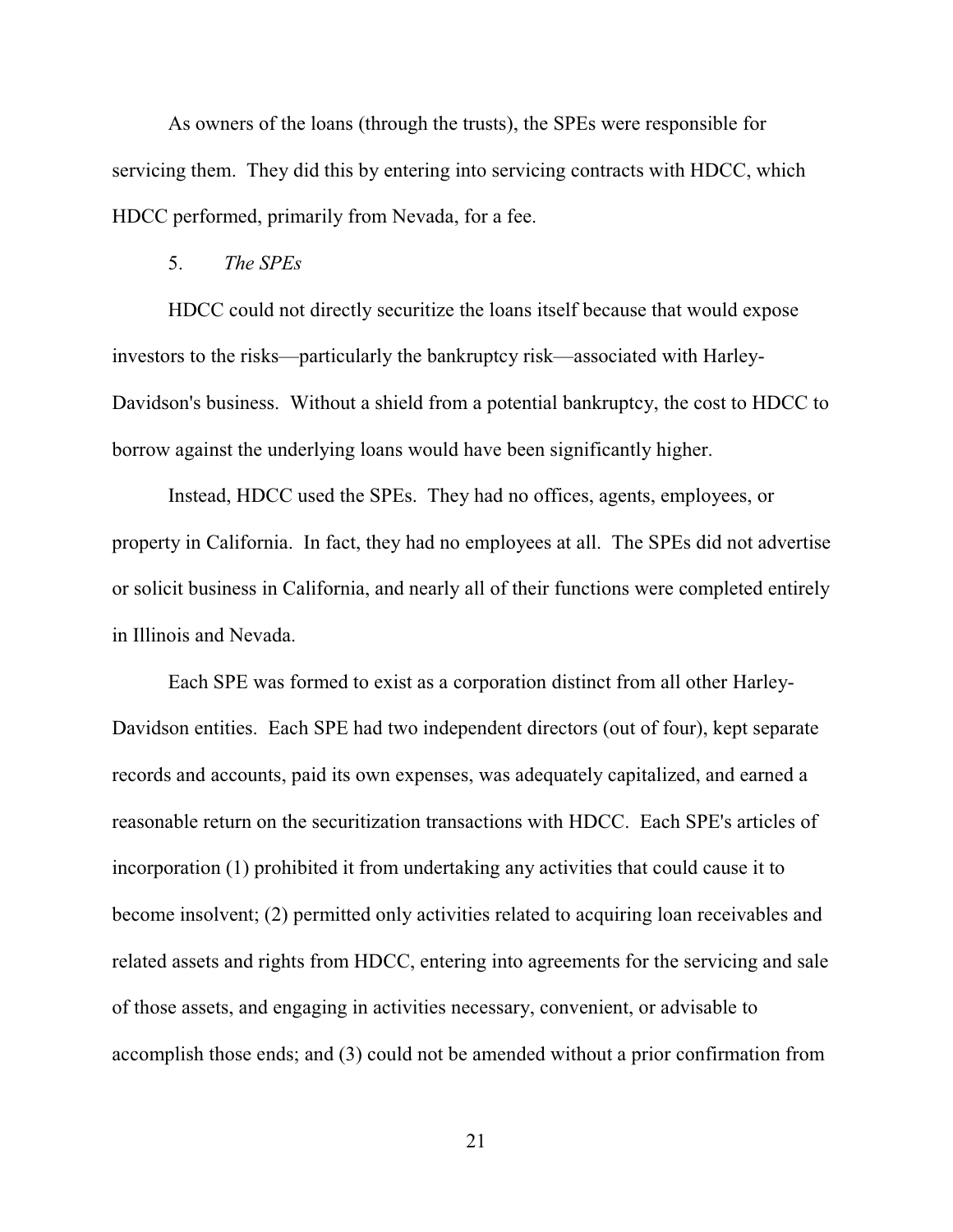ratings agencies that amendment would not affect the rating of securities issued by it through its trusts.

With each securitization, a highly reputable law firm issued a legal opinion confirming the bankruptcy-remote status of the SPEs.

## 6. *The Trial Court Ruling*

Following a bench trial, the court found the SPEs taxable in California. In its statement of decision, the court found that even though the SPEs were separate entities with no direct presence or business activity in California, HDCC, HDFS, and the independent dealers were the SPEs' agents and those agents' activities in California conferred taxable nexus over the SPEs. The court later clarified in its order denying Harley-Davidson's motion for reconsideration "that the 'substantial nexus' was found under both the [c]ommerce [c]lause and the [d]ue [p]rocess [c]lause."

Harley-Davidson timely appealed.

## B. *Nexus Overview*

"The principle that a [s]tate may not tax value earned outside its borders rests on the fundamental requirement of both the [d]ue [p]rocess and [c]ommerce [c]lauses that there be 'some definite link, some minimum connection, between a state and the person, property or transaction it seeks to tax.' " (*Allied-Signal, Inc. v. Director, Div. of Taxation* (1992) 504 U.S. 768, 777, quoting *Miller Brothers Co. v. Maryland* (1954) 347 U.S. 340, 344-345; *Container Corp. of Am. v. Franchise Tax Bd.*, *supra*, 463 U.S. at p. 164 ["Under both the [d]ue [p]rocess and the [c]ommerce [c]lauses of the Constitution, a [s]tate may not, when imposing an income-based tax, 'tax value earned outside its borders.' "].)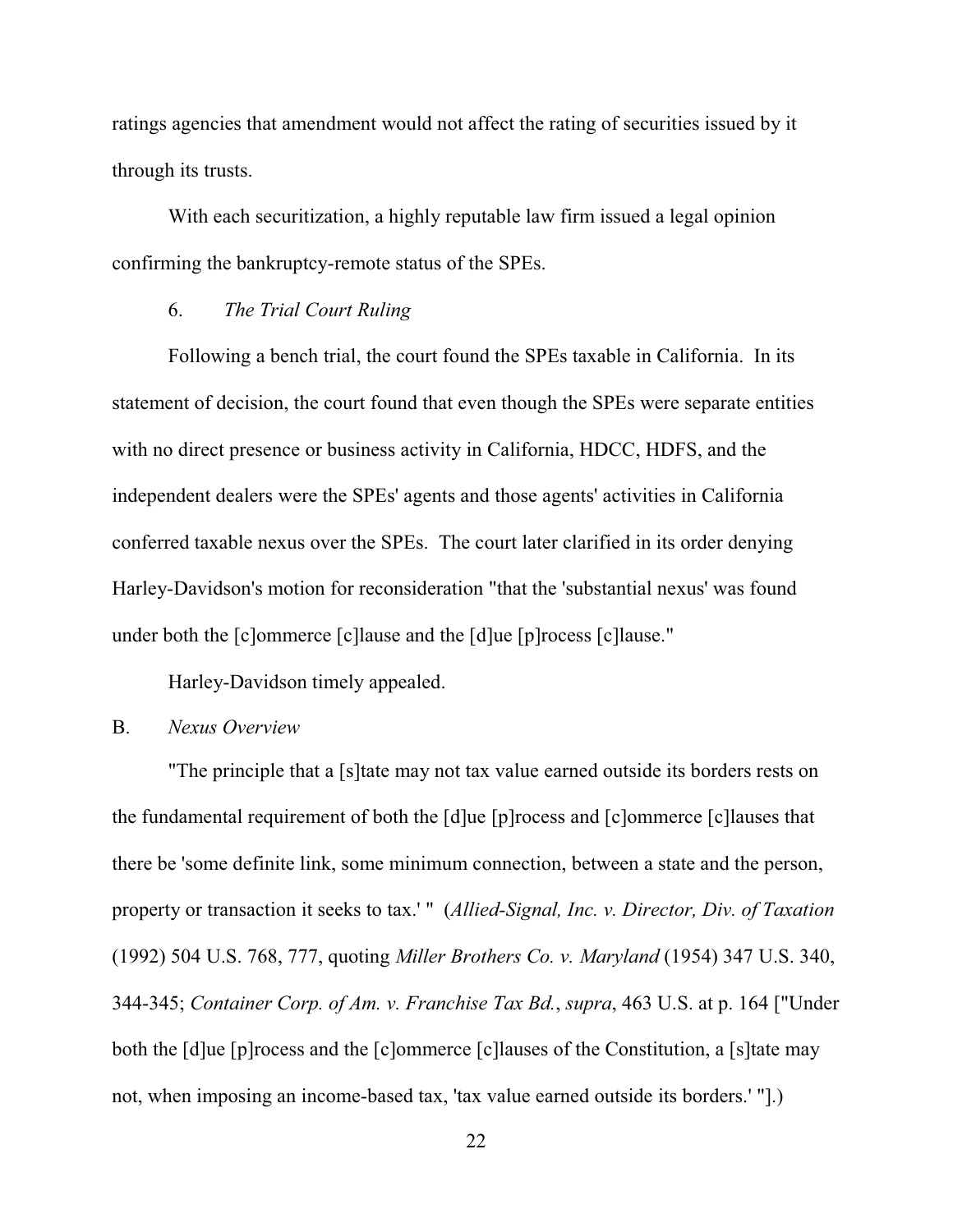Although the due process and commerce clauses " 'are closely related,' " they "pose distinct limits on the taxing powers of the [s]tates. Accordingly, while a [s]tate may, consistent with the [d]ue [p]rocess [c]lause, have the authority to tax a particular taxpayer, imposition of the tax may nonetheless violate the [c]ommerce [c]lause." (*Quill Corp. v. North Dakota* (1992) 504 U.S. 298, 305 (*Quill*).)

"Due process centrally concerns the fundamental fairness of governmental activity. Thus, at the most general level, the due process nexus analysis requires that we ask whether an individual's connections with a [s]tate are substantial enough to legitimate the [s]tate's exercise of power over him." (*Quill*, *supra*, 504 U.S. at p. 312.) Therefore, the United States Supreme Court has "often identified 'notice' or 'fair warning' as the analytic touchstone of due process nexus analysis." (*Ibid*.) Consequently, for taxation and personal jurisdiction alike, "the relevant inquiry [is] whether a defendant had minimum contacts with the jurisdiction 'such that the maintenance of the suit does not offend "traditional notions of fair play and substantial justice." ' " (*Id*. at p. 307, quoting *International Shoe Co. v. Washington* (1945) 326 U.S. 310, 316.) Thus, "if a foreign corporation purposefully avails itself of the benefits of an economic market in the forum [s]tate, it may subject itself to the [s]tate's *in personam* jurisdiction even if it has no physical presence in the [s]tate." (*Quill*, at p. 307.)

"In contrast, the [c]ommerce [c]lause and its nexus requirement are informed not so much by concerns about fairness for the individual defendant as by structural concerns about the effects of state regulation on the national economy." (*Quill*, *supra*, 504 U.S. at p. 312.) State taxation satisfies the commerce clause "[1] when the tax is applied to an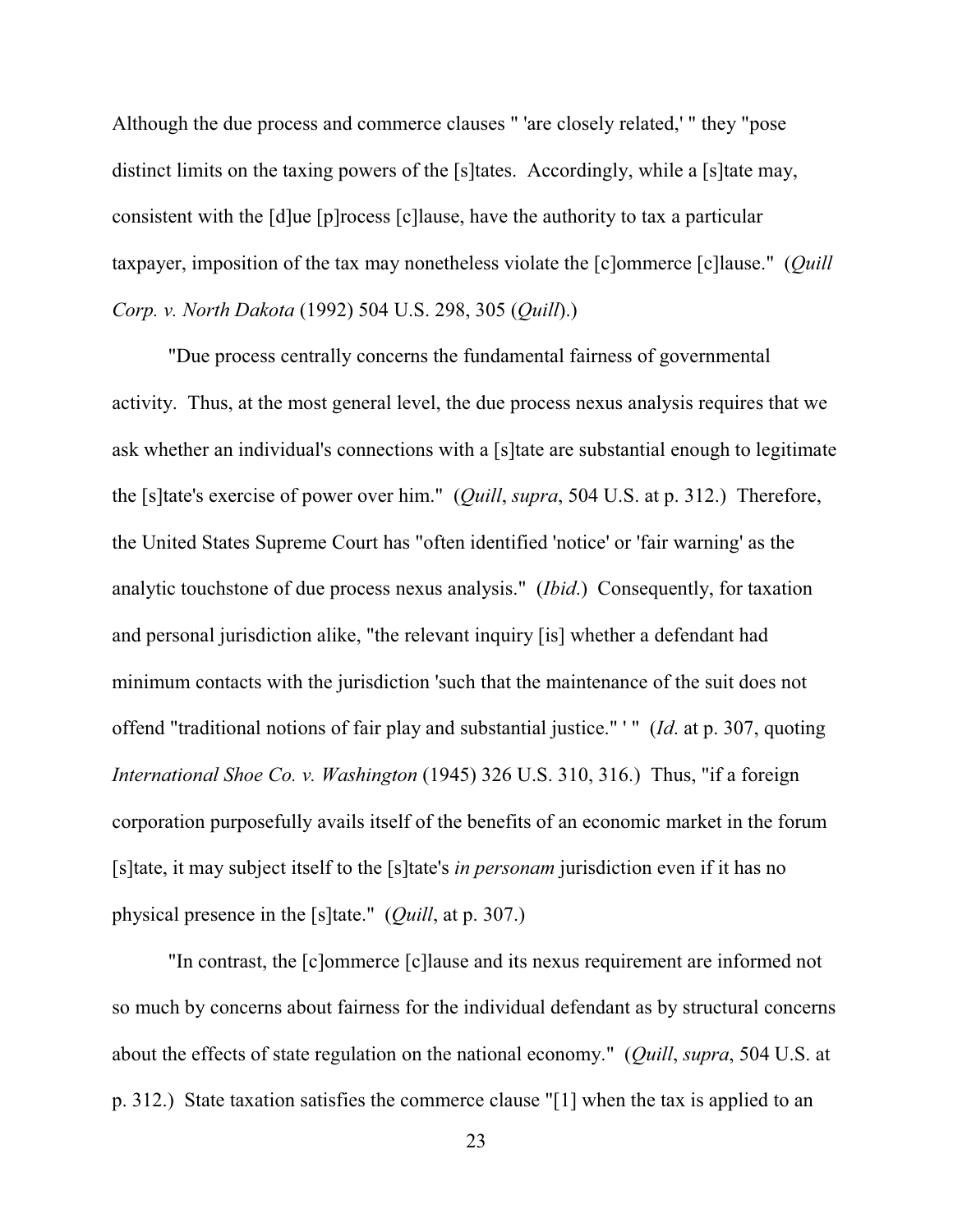activity with a substantial nexus with the taxing [s]tate, [2] is fairly apportioned, [3] does not discriminate against interstate commerce, and [4] is fairly related to the services provided by the [s]tate." (*Complete Auto Transit, Inc. v. Brady* (1977) 430 U.S. 274, 279; *Quill*, at p. 311.) "The first and fourth prongs . . . limit the reach of state taxing authority so as to ensure that state taxation does not unduly burden interstate commerce. Thus, the 'substantial nexus' requirement is not, like due process' 'minimum contacts' requirement, a proxy for notice, but rather a means for limiting state burdens on interstate commerce." (*Quill*, at p. 313.) Therefore, at least in the context of sales and use tax commerce clause nexus, the United States Supreme Court has reiterated a "bright-line, physical-presence requirement." (*Quill*, at p. 315 ["Whether or not a [s]tate may compel a vendor to collect a sales or use tax may turn on the presence in the taxing [s]tate of a small sales force, plant, or office."]; *National Bellas Hess, Inc. v. Department of Revenue of State of Ill.* (1967) 386 U.S. 753, 758 ["the Court has never held that a [s]tate may impose the duty of use tax collection and payment upon a seller whose only connection with customers in the [s]tate is by common carrier or the United States mail"].)<sup>11</sup>

<sup>11</sup> The *Quill* court recognized that it had "not adopted a similar bright-line, physicalpresence requirement" for "other types of taxes." (*Quill*, *supra*, 504 U.S. at p. 317.) Indeed, the majority of state courts that have considered the issue have concluded that *economic* presence is sufficient to satisfy the commerce clause for taxes other than sales and use taxes. (See Alexander Smith, *Quill by Affiliation* (2012) 66 U.Miami L.Rev. 755, 762 [collecting cases]; Armikka R. Bryant, *Economic Nexus in Washington State: Defining Substantial Nexus* (2012) 30 Quinnipiac L.Rev. 301, 320-321 [same].) We need not decide this issue here because, as discussed *post*, the trial court's determination was based at least in part on the physical presence of the SPEs' agent.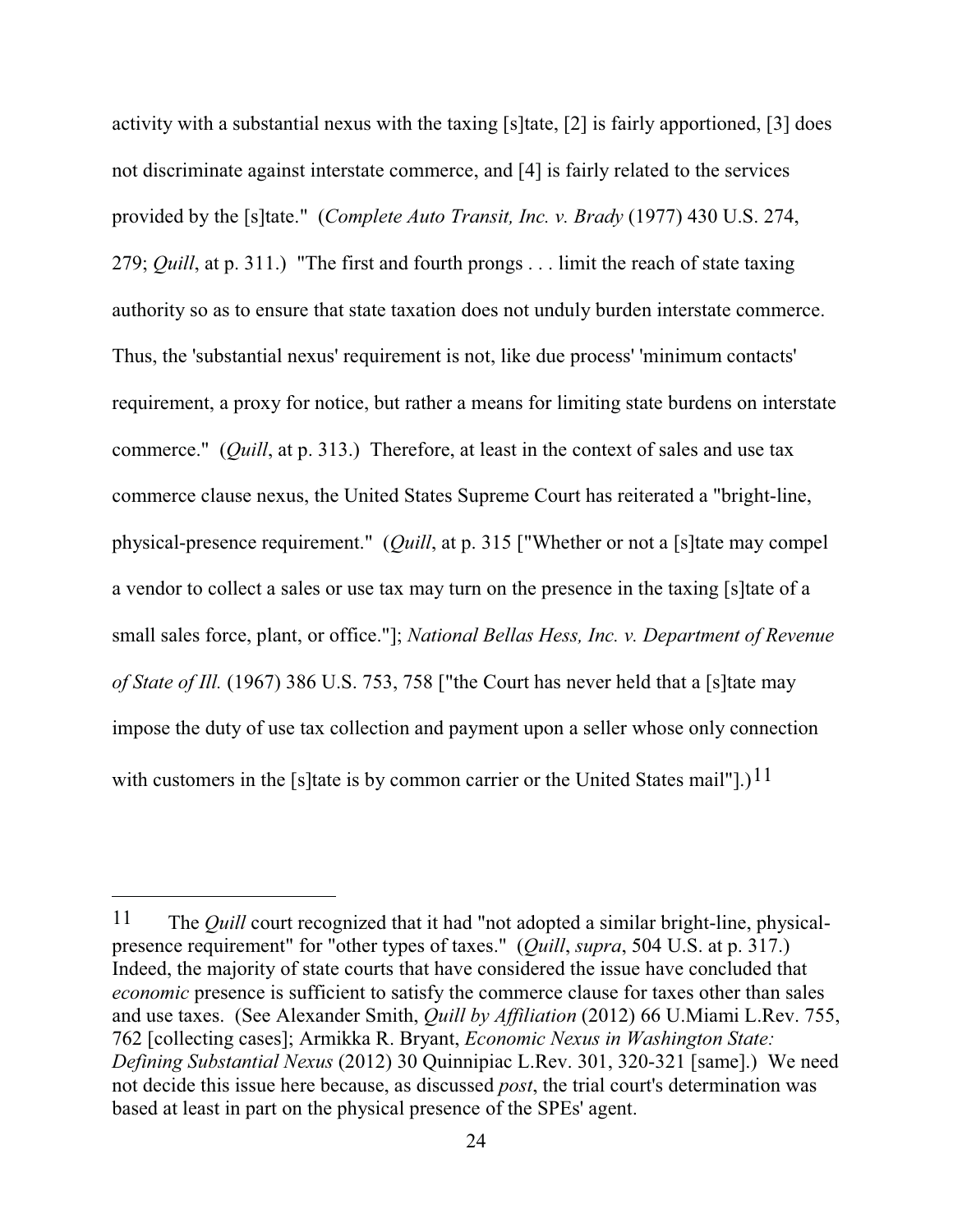The physical-presence requirement need not be satisfied directly by the taxpayer itself; it can be satisfied by independent contractors, "jobbers," and agents acting on the taxpayer's behalf. (*Tyler Pipe Industries v. Dept. of Revenue* (1987) 483 U.S. 232, 250 (*Tyler Pipe*) [independent contractors]; *Scripto v. Carson* (1960) 362 U.S. 207, 211 [jobbers]; *Illinois Commercial Men's Assn. v. State Bd. of Equalization* (1983) 34 Cal.3d 839, 849 (*Illinois Commercial*) [independent contractors]; *Borders Online v. State Bd. of Equalization* (2005) 129 Cal.App.4th 1179, 1189-1190 (*Borders*) [agents].) All that is required is that the " 'activities performed in [the taxing] state on behalf of a taxpayer are significantly associated with the taxpayer's ability to establish and maintain a market in the taxing state for the sales.' " (*Tyler Pipe*, at p. 250.)

### C. *Standard of Review*

"On review, the question of jurisdiction is, in essence, one of law. When the facts giving rise to jurisdiction are conflicting, the trial court's factual determinations are reviewed for substantial evidence. [Citation.] Even then, we review independently the trial court's conclusions as to the legal significance of the facts. [Citations.] When the jurisdictional facts are not in dispute, the question of whether the defendant is subject to personal jurisdiction is purely a legal question that we review de novo." (*Dorel Industries, Inc. v. Superior Court* (2005) 134 Cal.App.4th 1267, 1273.)

Under the substantial evidence standard of review, "the power of an appellate court begins and ends with the determination as to whether there is any substantial evidence, contradicted or uncontradicted, which will support the finding of fact." (*Grainger v. Antoyan* (1957) 48 Cal.2d 805, 807, italics omitted.) We are required to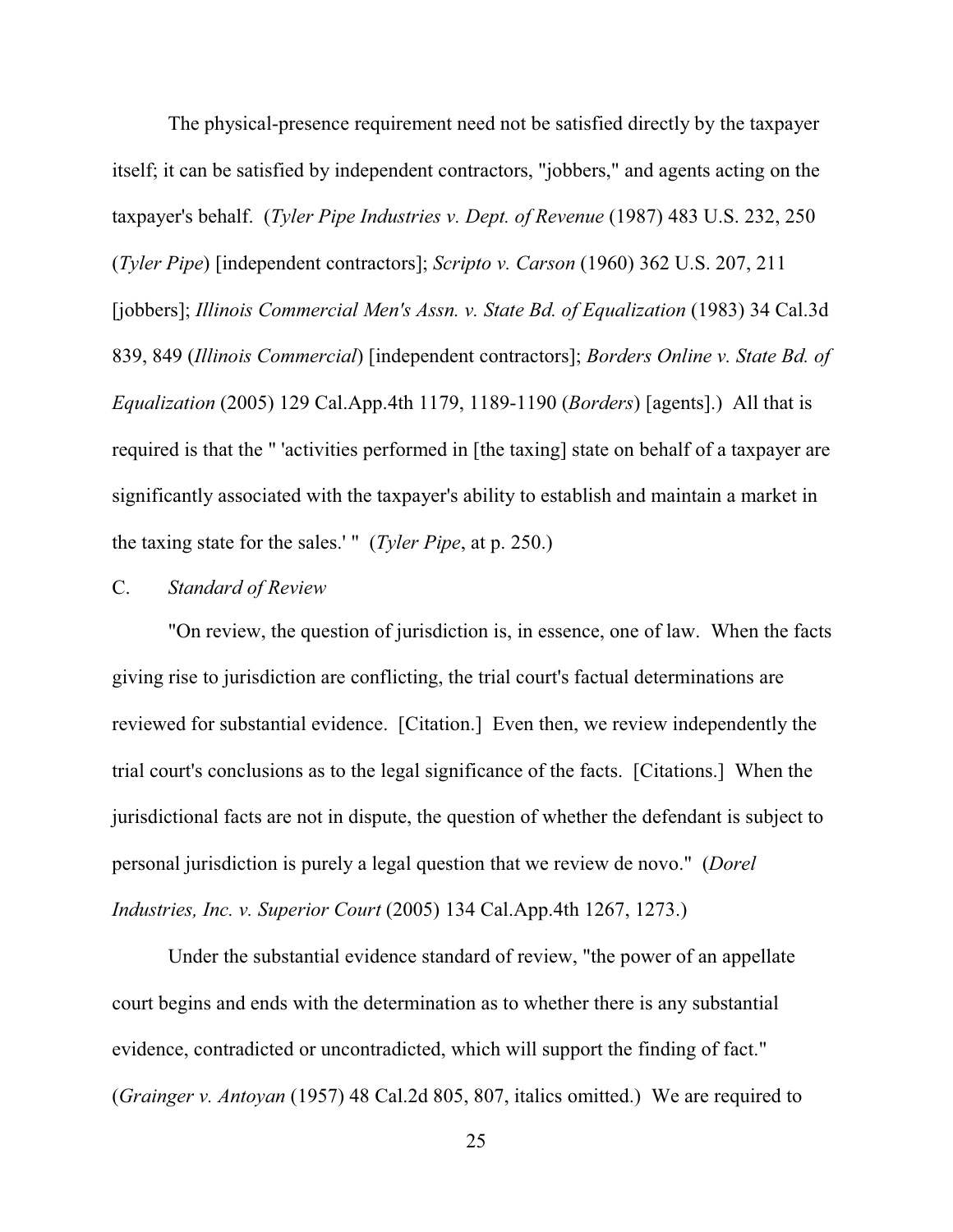accept all evidence that supports the successful party, disregard the contrary evidence, and draw all reasonable inferences to uphold the judgment. (*Minelian v. Manzella* (1989) 215 Cal.App.3d 457, 463.) "While substantial evidence may consist of inferences, such inferences must be 'a product of logic and reason' and 'must rest on the evidence' [citation]; inferences that are the result of mere speculation or conjecture cannot support a finding [citations]." (*Kuhn v. Department of General Services* (1994) 22 Cal.App.4th 1627, 1633.) Thus, it is not our role to reweigh the evidence, redetermine the credibility of the witnesses, or resolve conflicts in the testimony, and we will not disturb the judgment if there is evidence to support it. (*Reichardt v. Hoffman* (1997) 52 Cal.App.4th 754, 766; see *Leff v. Gunter* (1983) 33 Cal.3d 508, 518.) "The ultimate test is whether it is reasonable for a trier of fact to make the ruling in question in light of the whole record." (*Roddenberry v. Roddenberry* (1996) 44 Cal.App.4th 634, 652.)

D. *The SPEs' Nexus with California Satisfies the Due Process and Commerce Clauses*

The trial court found that, "[a]lthough [the SPEs] are separate corporations, HDFS and HDCC are their agents in California . . . ." Harley-Davidson argues substantial evidence does not support the existence of an agency relationship and, even if one existed, that the agents' conduct was insufficient to establish a sufficient nexus with California. We are not persuaded.

## 1. *Substantial Evidence Supports the Finding of an Agency Relationship*

" '[T]he existence of an agency relationship is usually a question of fact, *unless the evidence is susceptible of but a single inference.*'" (*Borders*, *supra*, 129 Cal.App.4th at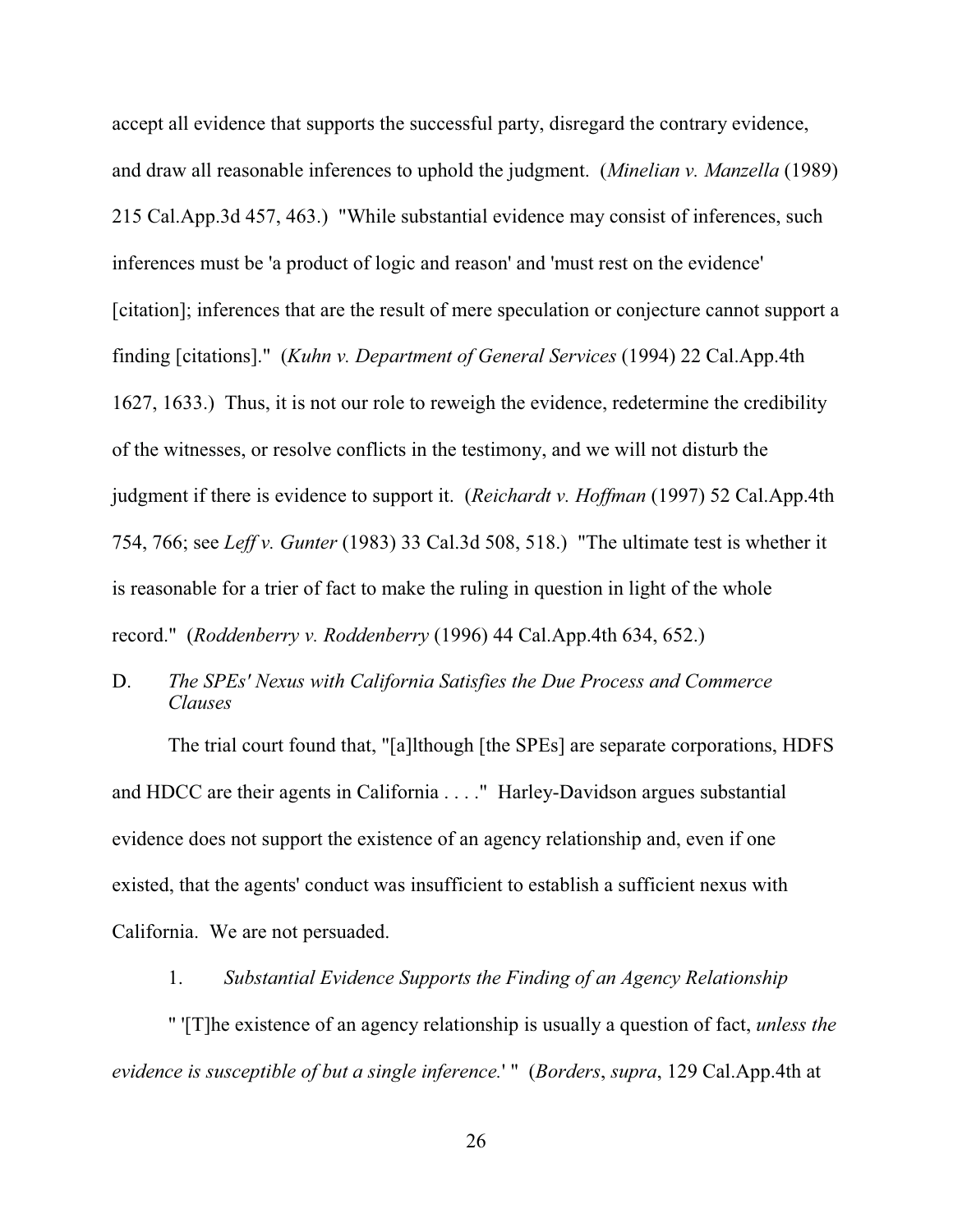p. 1189.) "An agent is one who represents another, called the principal, in dealings with third persons. Such representation is called agency." (Civ. Code, § 2295; *Borders*, at p. 1189; *Scholastic Book Clubs, Inc. v. State Bd. of Equalization* (1989) 207 Cal.App.3d 734, 737 (*Scholastic*).) "An agency relationship 'may be implied based on conduct and circumstances.' " (*Borders*, at p. 1189, quoting *Scholastic*, at pp. 737-738.)

In *Borders*, the Court of Appeal affirmed the trial court's finding that an out-ofstate online bookseller (Online) had sufficient nexus with California based on an agency relationship with its sister corporation (Borders), which operated brick-and-mortar stores in California. (*Borders*, *supra*, 129 Cal.App.4th at p. 1190.) Although Online and Borders were separately established legal entities owned by Borders Group, Inc., "[t]wo people who served on Online's board of directors also served on Borders's three-person board of directors," and "[a]ll but two of the nine people who served as officers of Online during the disputed period . . . also served as officers of Borders at some point during the disputed period." (*Id*. at p. 1185.) The sister entities shared a similar logo and some financial and marketing data, but did not intermingle their corporate assets. (*Ibid*.) Despite this corporate separateness, the trial court found—and the Court of Appeal agreed—that each sister-entity's policy allowing for customers to return merchandise purchased from Online at Borders stores located in California established Borders as Online's agent. (*Id.* at p. 1190.)<sup>12</sup>

<sup>12</sup> In reaching this determination, the *Borders* court relied on *Scholastic*. There, the Court of Appeal affirmed the trial court's finding that an out-of-state mail-order bookseller had a sufficient taxation nexus with California based on agency relationships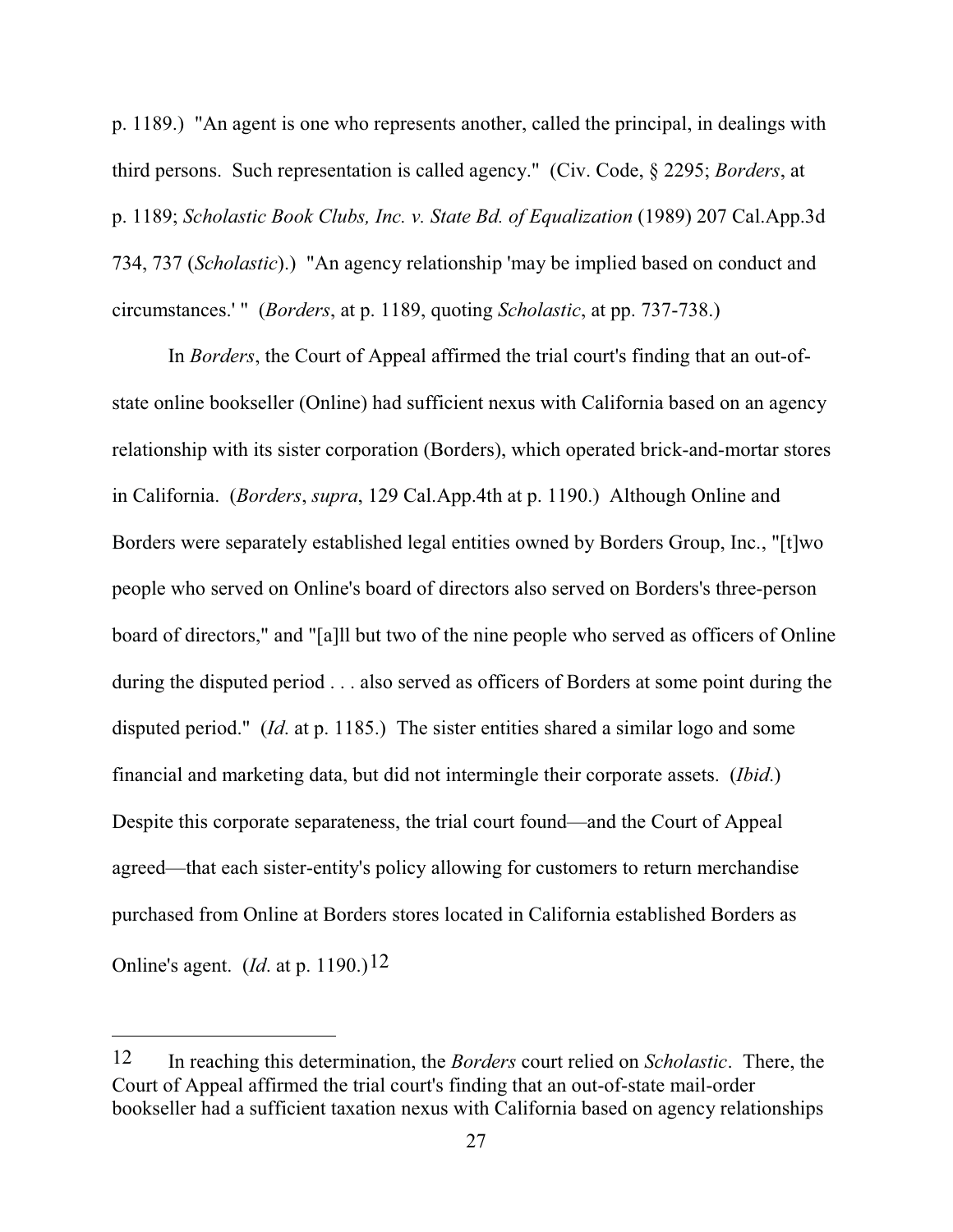Similarly here, although the SPEs are legally separate entities from HDCC, substantial evidence supports the trial court's finding of an agency relationship between the SPEs and HDCC. To begin with, the SPEs were only formed so that HDCC could obtain more favorable pricing from securitization investors than HDCC could obtain by directly securitizing the loans itself. The SPEs were governed by directors and officers who were also directors and officers of HDCC. The SPEs had no employees of their own but, rather, acted entirely through HDCC employees. The SPEs were only permitted to securitize HDCC loans. HDCC selected the pools of loans to securitize, administered the sale of the SPEs' securities to underwriters, and indemnified the underwriters. HDCC undertook collection activities on the SPEs' loans, and it was an HDCC employee who visited an auction house in California on 17 days total to assist in the auction process—a process designed to ensure the value of the collateral securing the loans held by the SPEs. This evidence, and the reasonable inferences derived from it, supports the trial court's finding that HDCC was the SPEs' agent.<sup>13</sup>

with in-state school teachers who voluntarily solicited book orders from their students. Although the teachers were not obligated to solicit orders from their students, once they did "they [were] obviously acting under [Scholastic]'s authority, and certainly as [Scholastic]'s agents or representatives." (*Scholastic*, *supra*, 207 Cal.App.3d at p. 737.) "By accepting the orders, the payment and shipping the merchandise, [Scholastic] clearly and unequivocally ratified the acts of the teachers and confirmed their authority as [Scholastic]'s agents or representatives." (*Id*. at p. 738.)

<sup>13</sup> Because of this conclusion, we need not also address the trial court's finding that HDFS and the motorcycle dealers were also the SPEs' agents. Nor, in light of our conclusion, do we need to address Harley-Davidson's contention that substantial evidence does not support the trial court's findings that "HDCC controlled [the SPEs]" and "[the SPEs] were not doing business for themselves but for HDFS."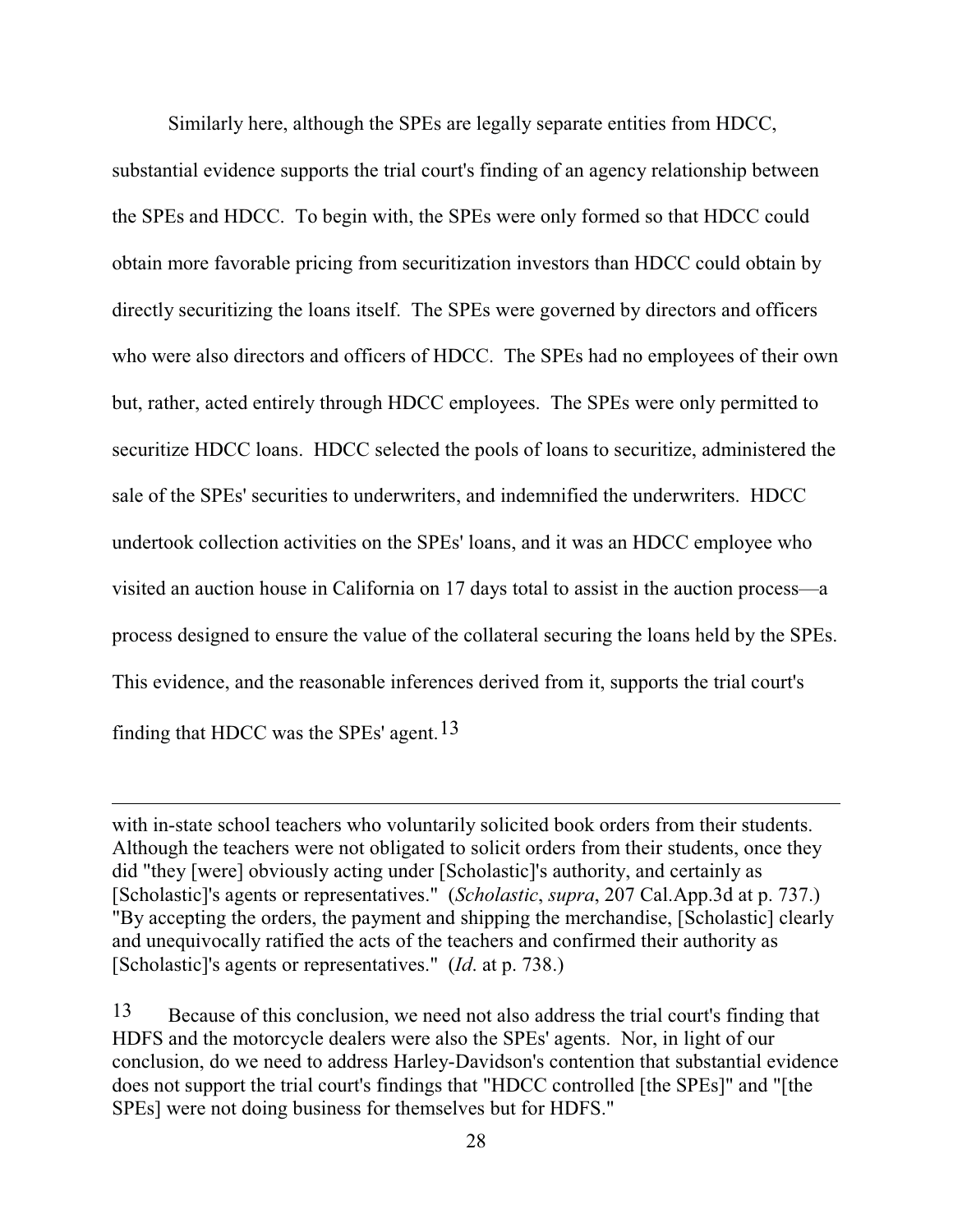Harley-Davidson argues we should apply a different, more rigid, three-factor test for determining the existence of an agency relationship.14 We are not convinced, nor was the *Borders* court. In *Borders*, Online argued the trial court erred by not applying "California's 'four-factor test' to review the agency issue." (*Borders*, *supra*, 129 Cal.App.4th at p. 1190.)<sup>15</sup> The *Borders* court disagreed, recognizing that although "it is true courts consider these factors when considering agency issues in various contexts, there is no bright-line 'four-factor test' in determining agency." (*Ibid*.) Indeed, the court explained that "the cases Online relies on to advocate the existence of the so-called 'fourfactor test' were decided in other contexts, analyzed far different factual situations, and did not necessarily apply each of the four 'factors' cited by Online." (*Ibid*.) The *Borders* court further noted the *Scholastic* court did not apply the four-factor test proposed by Online. (*Id*. at p. 1191, citing *Scholastic*, *supra*, 207 Cal.App.3d at pp. 737-738 & fn. 1.) For the reasons discussed in *Borders*, we too decline to apply a rigid, three- or four-factor test for determining agency.

Harley-Davidson acknowledges HDCC's auction-related conduct in California was "arguably for the benefit of" the SPEs, but suggests it was not within the course and

<sup>14</sup> Citing *Alvarez v. Felker Mfg. Co.* (1964) 230 Cal.App.2d 987, 999, Harley-Davidson asserts the "essential characteristics of an agency relationship" are "(1) [a]n agent or apparent agent holds a power to alter the legal relations between the principal and third persons and between the principal and himself; (2) an agent is a fiduciary with respect to matters within the scope of the agency; and (3) a principal has the right to control the conduct of the agent with respect to matters entrusted to him."

<sup>15</sup> The four-factor test advocated by Online is essentially the three-factor test advanced by Harley-Davidson plus the additional factor of the agent's consent to act as the principal's agent. (*Borders*, *supra*, 129 Cal.App.4th at p. 1190.)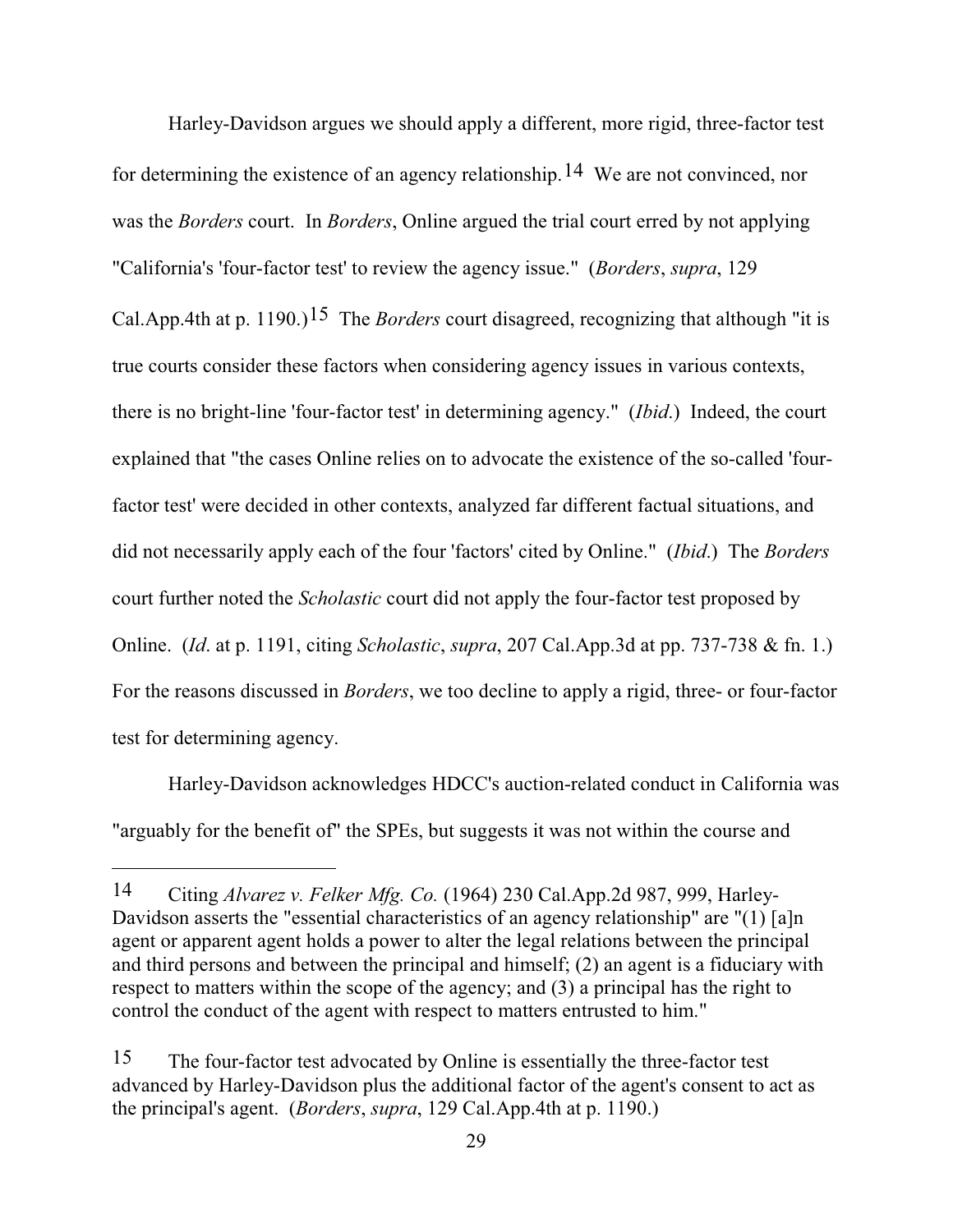scope of an agency relationship, presumably because the conduct also benefitted HDCC. The *Borders* court rejected a similar argument, reasoning that "[b]y accepting Online's merchandise under the terms of Online's return policy, Borders was effectuating Online's policy, *even if it was also Borders' own policy*." (*Borders*, *supra*, 129 Cal.App.4th at p. 1191, italics added.) We likewise reject Harley-Davidson's suggestion that HDCC could not have been acting as the SPEs' agent simply because HDCC's actions also happened to benefit itself.

For the foregoing reasons, we conclude substantial evidence supports the trial court's finding that HDCC was the SPEs' agent. We now "review independently the trial court's conclusions as to the legal significance of th[is] fact[]." (*Dorel Industries, Inc. v. Superior Court*, *supra*, 134 Cal.App.4th at p. 1273.)

## 2. *The SPEs' Nexus Satisfies the Due Process Clause*

We conclude the SPEs, through their agent HDCC, "had minimum contacts with the jurisdiction 'such that the maintenance of the suit does not offend "traditional notions of fair play and substantial justice." ' " (*Quill*, *supra*, 504 U.S. at p. 307.) The SPEs' *raison d'être* was to cost-effectively generate liquidity for HDCC so that HDCC could, among other things, make loans to Harley-Davidson dealers—including those in California—for their purchases of inventory and for upgrades to their showrooms. The loan pools contained more loans from California than from any other state. <sup>16</sup> Most

<sup>16</sup> For example, one prospectus indicates California loans comprised approximately 12 percent of the pool. The next most-represented states were Texas, at approximately 8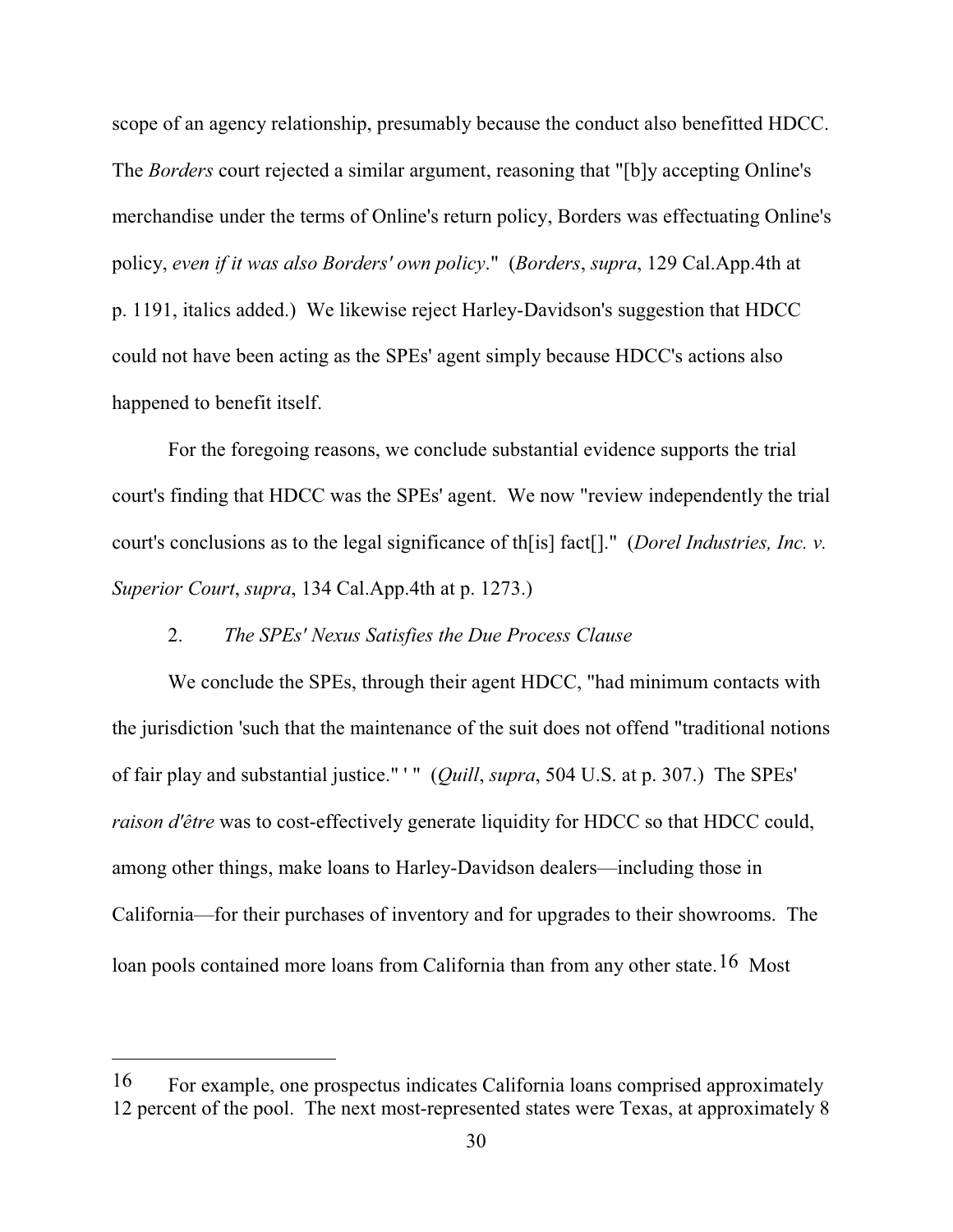importantly, when California consumers defaulted on their loans, HDCC—as the SPEs' agent—oversaw collection activities, including repossession and sale of the motorcycles at California auctions. An HDCC employee even attended auctions on at least 17 different occasions. Under these circumstances, California's taxation of the SPEs comports with " ' "traditional notions of fair play and substantial justice." ' " (*Quill*, at p. 307.)

Harley-Davidson argues, citing *F. Hoffman-La Roche, Ltd. v. Superior Court* (2005) 130 Cal.App.4th 782, that "[u]nder the [d]ue [p]rocess [c]lause, jurisdiction based on agency requires 'pervasive and continuous operational control' over in-state entities by the out-of-state parties." *F. Hoffman-LaRoche* is distinguishable. First, *F. Hoffman-LaRoche* considered due process in the context of *general* personal jurisdiction (*id*. at p. 797), whereas taxation nexus is concerned with *specific* or *limited* personal jurisdiction. *F. Hoffman-LaRoche* acknowledged that a court may exercise specific or limited personal jurisdiction under essentially the same purposeful-availment test enunciated in *Quill*—the test we applied above. (*Ibid.*) Second, *F. Hoffman-LaRoche* "appl[ied] jurisdictional principles with an abundance of caution [because] the defendant is a foreign [i.e., international] corporation." (*Id*. at p. 795.) No similar concern is present here.

Harley-Davidson also argues that under *J. McIntyre Machinery, Ltd. v. Nicastro* (2011) \_\_ U.S. \_\_ [131 S.Ct. 2780] (*J. McIntyre Machinery*), we may only find due process purposeful availment if the SPEs "can be said to have targeted" California. In

percent; Florida, at approximately 7 percent; and Pennsylvania, at approximately 6 percent.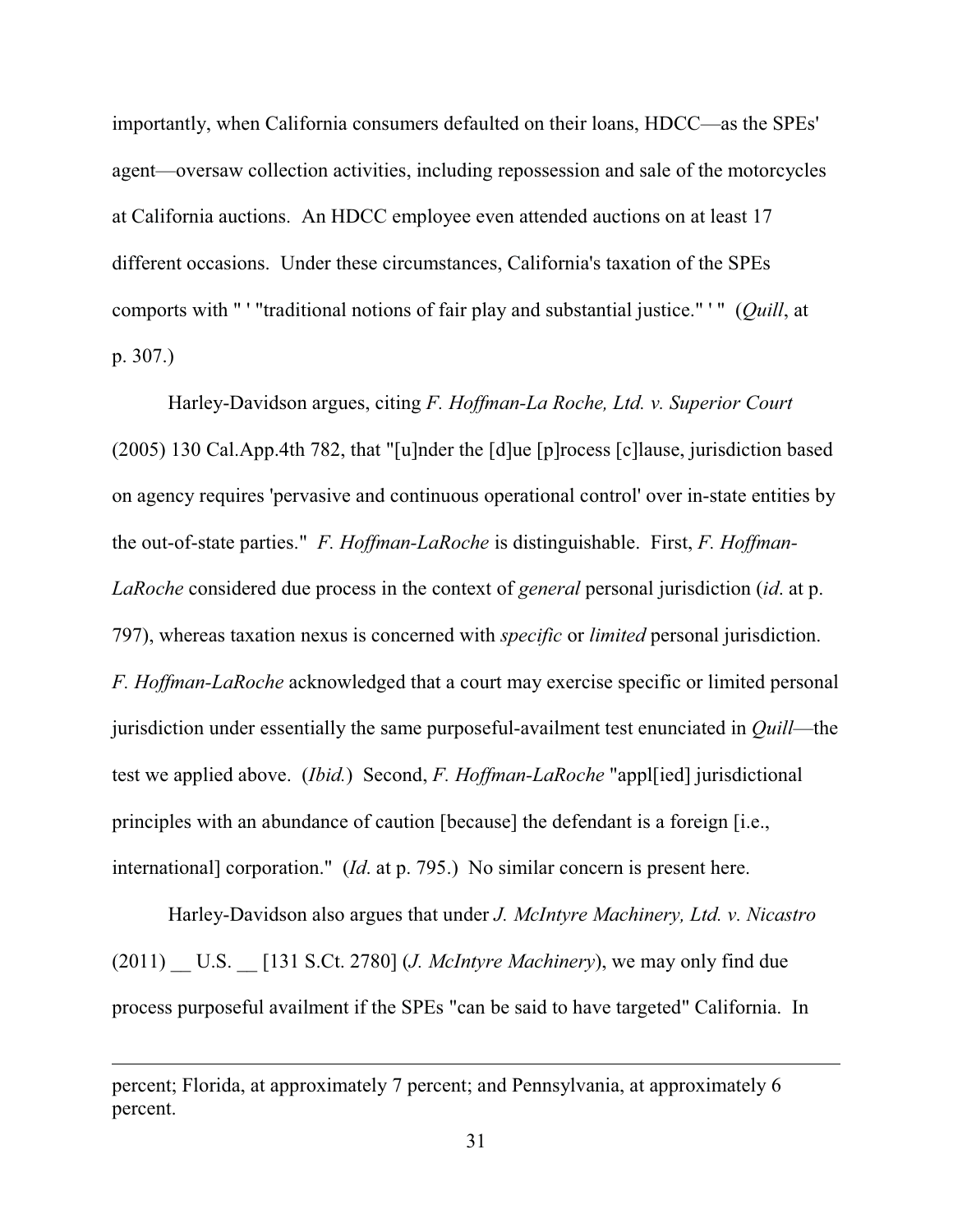*J. McIntyre Machinery*, a British equipment manufacturer challenged a New Jersey court's finding of personal jurisdiction in a personal injury case brought by a worker who was injured by equipment manufactured by the defendant. The defendant argued it was not subject to personal jurisdiction because (1) all its sales were made through an independent distributor; (2) defendant's officials had attended annual conventions in the United States, but never in New Jersey; and (3) "no more than four machines... ended up in New Jersey." (*Id*. at p. 2786.) The New Jersey Supreme Court concluded the state court could exercise personal jurisdiction over the defendant because the defendant had placed its product in the " 'stream-of-commerce' " and, thus, "knew or reasonably should have known 'that its products are distributed through a nationwide distribution system that might lead to those products being sold in any of the [50] states." (*Ibid*.) The United States Supreme Court held that more was required: "The defendant's transmission of goods permits the exercise of jurisdiction only where the defendant can be said to have targeted the forum; as a general rule, it is not enough that the defendant might have predicted that its goods will reach the forum [s]tate." (*Id*. at p. 2788.)

*J. McIntyre Machinery* is inapposite. First, the SPEs did not act "through an independent distributer," but rather, through their corporate parent with which they shared directors and officers and through which they exclusively acted. Second, the SPEs' agent did target California by attending 17 auctions here to assist in maintaining the value of the motorcycles that secured the loans held by the SPEs.

In sum, we conclude the SPEs had a sufficient nexus with California to satisfy due process concerns.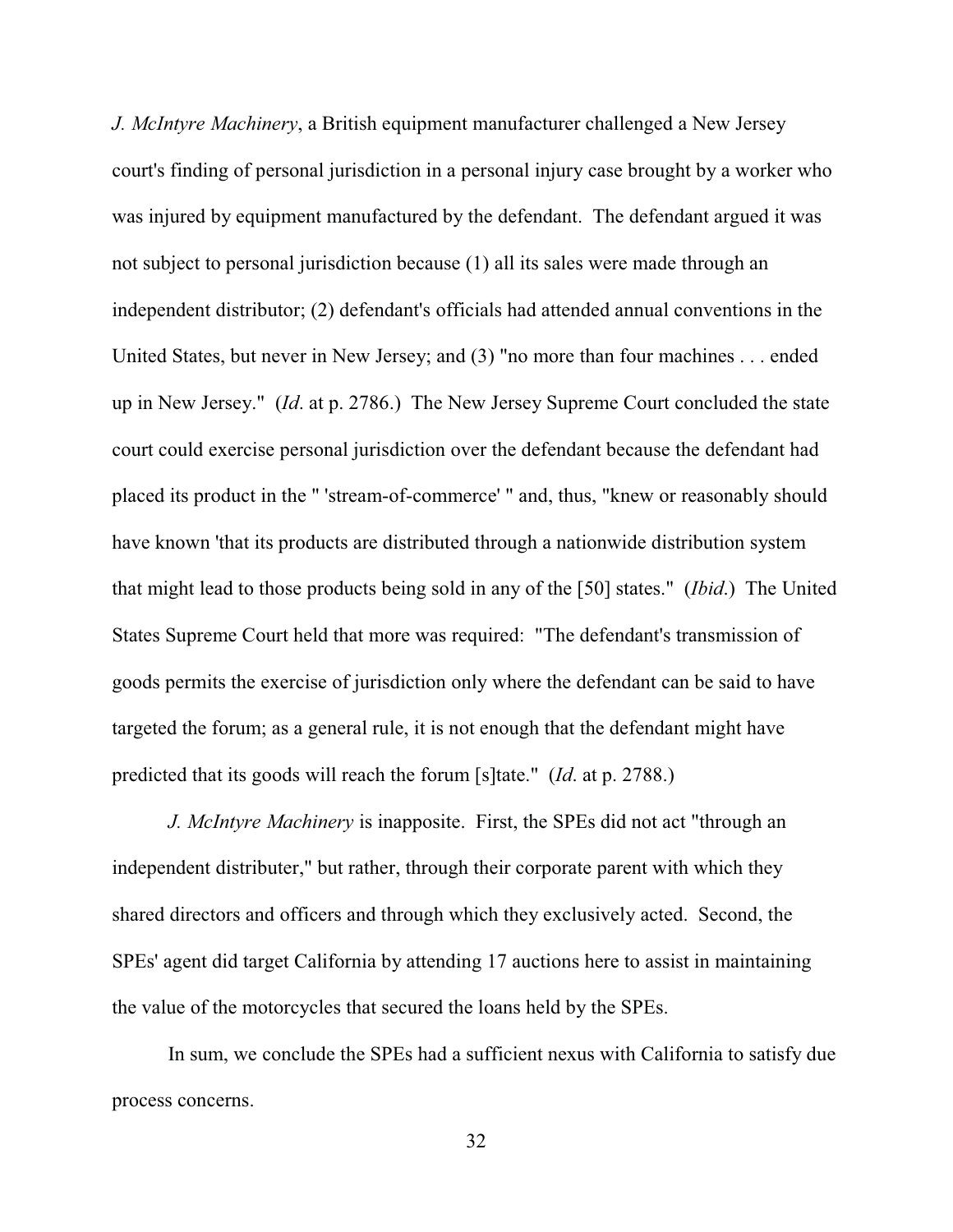### 3. *The SPEs' Nexus Satisfies the Commerce Clause*

Harley-Davidson contends the substantial nexus required by the commerce clause is lacking because the SPEs lacked a physical presence in California. We disagree. As mentioned repeatedly above, the SPEs' agent, HDCC, sent an employee to auctions in California on 17 separate occasions. An agent's presence satisfies the physical presence requirement. (*Tyler Pipe*, *supra*, 483 U.S. at p. 250; *Scripto v. Carson*, *supra*, 362 U.S. at pp. 211-212; *Illinois Commercial*, *supra*, 34 Cal.3d at p. 849; *Borders*, *supra*, 129 Cal.App.4th at pp. 1189-1190.)

Citing *Tyler Pipe*, Harley-Davidson asserts "third parties may give rise to nexus for [an] out-of-state company if . . . their activities were 'significantly associated with the taxpayer's ability to establish and maintain a market in th[e] state.' " (Modification in original.) Harley-Davidson construes *Tyler Pipe* as requiring the third-party's conduct be sales-related. And because the SPEs' market for the sale of securities are underwriters, not California consumers, Harley-Davidson reasons the physical-presence requirement is lacking. This argument fails from the outset, however, because the third-party's in-state conduct need not be sales-related; it need only be "an integral and crucial aspect of the businesses . . . ." (*Illinois Commercial*, *supra*, 34 Cal.3d at p. 840 ["Although plaintiffs assert a distinction between the present case and *Scripto* because the salesmen in *Scripto* solicited business for the foreign corporation, whereas here plaintiffs' agents did not perform that function, we are unimpressed by such distinction. What is significant in the present context is that the investigation and settlement of claims is an integral and crucial aspect of the business . . . ."]; Hellerstein, State Taxation (3d ed. 2014) Jurisdiction to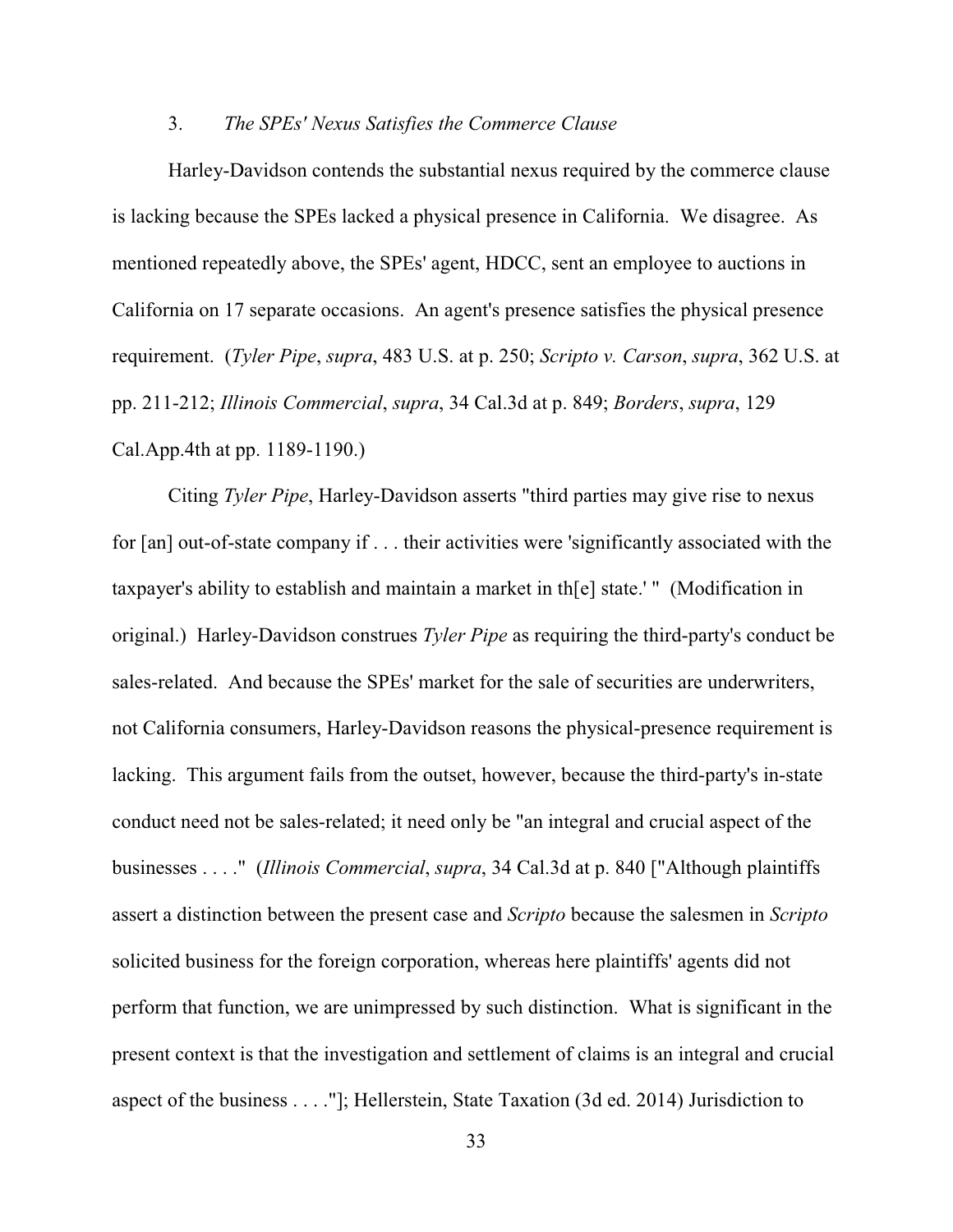Impose Corporate Income, Franchise, and Capital Stock Taxes, ¶ 6.09[1] ["there is nothing in *Tyler Pipe* that can fairly be read to support the assertion that the *only* acts of independent contractors that are capable of creating nexus over an out-of-state taxpayer are those related to maintaining a market in the state"].) Participating in auctions of repossessed motorcycles to maintain the value of the security interests underlying the securitized loan pools is as integral and crucial to the SPEs' securitization business as was the investigation and adjustment of insurance claims to the insurer in *Illinois Commercial*.

Finally, Harley-Davidson argues that even if HDCC's auction-related conduct would otherwise satisfy the commerce clause's physical-presence requirement, it nonetheless falls short because "these infrequent visits" are "de minimis and do not give rise to substantial nexus." We disagree. *Borders* cited with approval *Arizona Dept. of Revenue v. Care Computer Systems* (Ariz.Ct.App. 2000) 197 Ariz. 414 [4 P.3d 469, 471- 472], in which a retailer had one salesman in Arizona approximately two days per year and provided an average of approximately 20 days of training per year to Arizona customers. *Borders* also cited with approval *Orvis Co. v. Tax Appeals Tribunal* (1995) 86 N.Y.2d 165 [630 N.Y.S.2d 680, 654 N.E.2d 954], in which New York's highest court found substantial nexus over an out-of-state seller of computer hardware and software whose sales agreements included a promise to provide one on-site visit should problems arise within 60 days of the sale. (*Id.* at p. 180.) The seller had made 41 such troubleshooting trips to New York during a three-year period. (*Id*. at pp. 180-181.)